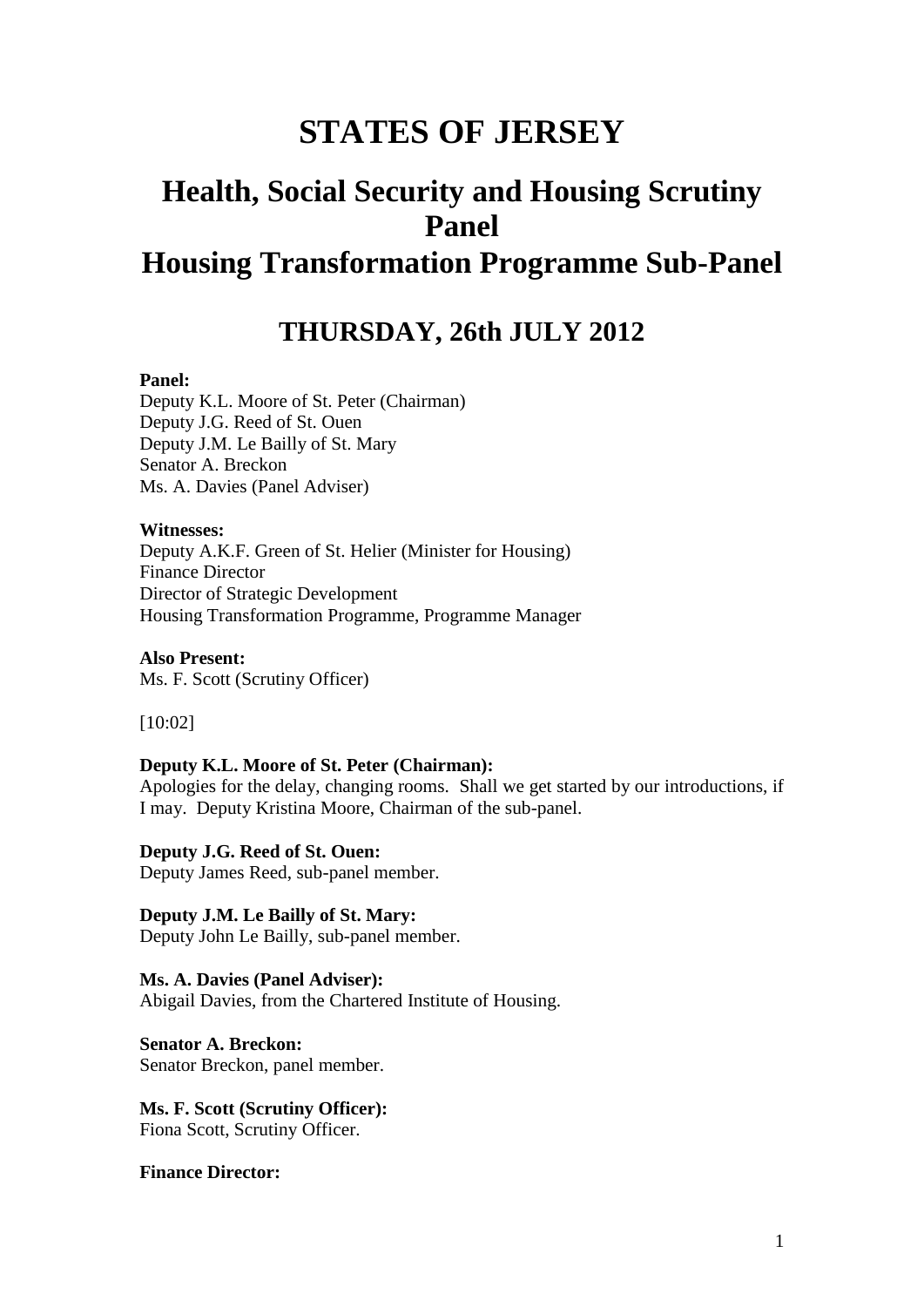John Hamon, Finance Director.

#### **Director of Strategic Development:**

Carl Mavity, Director of Strategic Development at Housing.

**The Minister for Housing:** Deputy Andrew Green, Minister for Housing.

# **Housing Transformation Programme - Programme Manager:**

Will Gardiner, Programme Manager for the Housing Transformation Programme.

#### **The Deputy of St. Peter:**

Good. Well, let us start by talking about general policy and we would be interested to hear what you think is the purpose of social housing and what you want it to achieve.

#### **The Minister for Housing:**

As you know it is not defined in law in Jersey but it is basically a safety net for those people who cannot afford to rent at the normal open market rate or to buy. It is targeted at people who require housing but cannot afford it, in a sentence.

**The Deputy of St. Peter:** What do you expect it to achieve?

**The Minister for Housing:** What do I expect social housing to achieve?

**The Deputy of St. Peter:** Yes.

#### **The Minister for Housing:**

To provide affordable, good quality homes for people who could not otherwise provide it for themselves.

#### **The Deputy of St. Peter:**

You see that as security of tenure, long term housing?

#### **The Minister for Housing:**

All that is part of it and also widening might see security of tenure in the private market later on but that is work in progress. Yes, social housing is about providing those people who cannot afford to access the open market with affordable homes of decent quality because we all know how closely housing links into other factors like education and health. So, the 3 link together.

## **The Deputy of St. Peter:**

Should that eligibility be fixed on a means test?

#### **The Minister for Housing:**

It is part of the eligibility. It certainly is around low income but there may be other factors as well such as medical factors and other social things as well, but it is nearly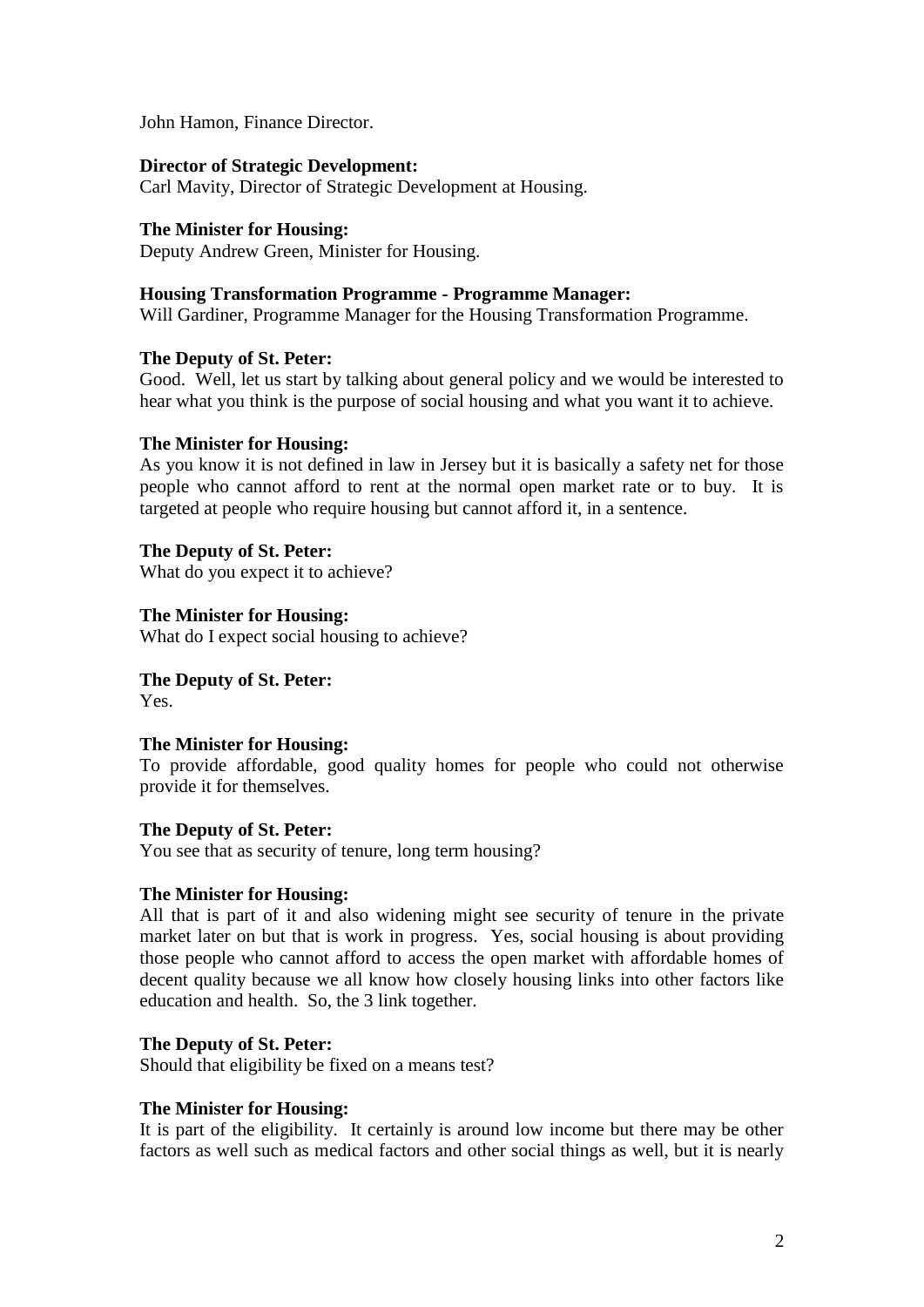always in one way or another linked to financial ability and may come along with other factors such as medical or other social difficulties.

### **The Deputy of St. Peter:**

Would you say that only recipients of income support, for example, should access social housing?

## **The Minister for Housing:**

That is a matter really for the Income Support and Social Security; we provide housing to people who need it and Social Security provide benefit for people who need it.

### **The Deputy of St. Ouen:**

Just picking up on that, and I understand what you say, but if we are to try and determine demand and an amount of social housing we need to be quite clear about who is eligible and who is not and also what we require from them if their circumstances change, because as much as you say you see it as a safety net, people's circumstances improve as well as become less beneficial.

# **The Minister for Housing:**

You make a really good point around people's circumstances improving and currently when circumstances do improve the only thing that happens is that they pay a greater proportion of the rent that they should pay, or the full amount under the current system. What is missing is the opportunity to make a choice later on in life if things have improved. If you take a couple that come in to social housing at the time when they really need it; severe financial problems among other things, they both get decent jobs and we can find loads of examples of this, they could afford to pay a mortgage. What they cannot afford though is to pay the mortgage in the time of the rest of their working life and we need a scheme that allows people to come out of social housing into other schemes which are suitable for them. Those are missing and that is one of the reasons why we need, and I am jumping ahead, but why we need to have a strategic housing unit that looks at all the housing tenures across all housing needs, not just social housing.

### **The Deputy of St. Ouen:**

If we just stick to rental housing for the moment because we can get side-tracked. You talk about the issue of choice but in the rental sector the choice is obviously moving to the private sector.

### **The Minister for Housing:**

Yes, but are you suggesting then that I throw families out into a sector that is charging more rent than they are currently paying? They have brought their children up there, am I really going to throw them out? What I prefer to do is to give them incentives to move out.

### **The Deputy of St. Ouen:**

That is something that we need to explore because if we are looking at social housing to provide us with lifetime houses for rental purposes and whether people's circumstances change or not they will stay in those houses then obviously the demand increases quite significantly over time. I just want to understand how you propose to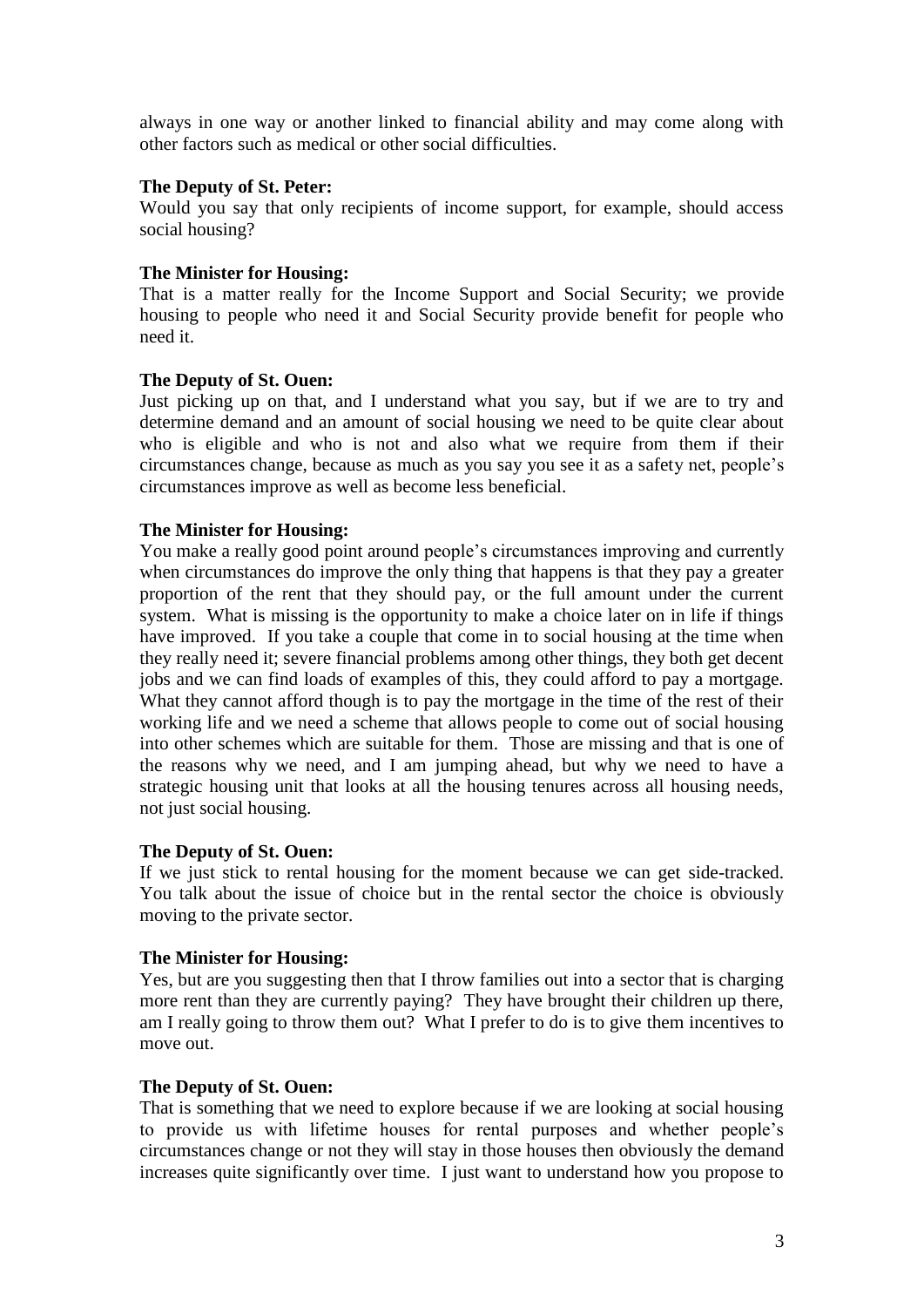manage, if you like, the availability of the stock to ensure that we do provide the homes for those who need them.

# **The Minister for Housing:**

It is a very difficult one and you know it is. There are 2 factors really. If you are paying near market rents then people might be thinking if they are better off: "Well, for a few more pounds I could house myself where I would like to be housed" and therefore they make an informed choice to move somewhere else. They might like to be housed nearer the sea or, I do not know, in the middle of nowhere in St. Ouen but they are making that choice. Going back to what I said, I would like to see families having the opportunity later in life, be it shared equity, be it Jersey Homebuy, whatever scheme, to be able to say: "Well, I can stand on my own 2 feet now so I do not need to be in social housing" and that releases the subsidised housing for people who really need it. Those schemes do not exist at the moment so we are stagnating.

# **The Deputy of St. Peter:**

This seems like quite a change in your attitude, Minister, since we perhaps last discussed this issue. I am interested to hear what has caused this development.

# **The Minister for Housing:**

I have not changed. At the moment we have no alternative. People come into social housing, they move from, say, 3 bedroom to 2 bedroom to one bedroom, and I do not agree with one bedrooms, as you know; I have been very consistent about that. What I would like to see is some choice. At the moment I am concentrating on the social housing things. We need a strategic housing unit to provide a strategy for housing across the Island in all areas. I have not changed my mind at all. I have been very consistent on that since I have been the Minister for Housing but at the moment the Housing Transformation Programme is concentrating on the social housing side but there is a lot more to the work.

### **The Deputy of St. Peter:**

Okay. You have said to us in the past that you feel that the role of the Minister for Housing will be extinguished as part of this transformation programme.

# **The Minister for Housing:**

Yes.

# **The Deputy of St. Peter:**

Who do you envisage having political responsibility for housing once the strategic housing unit is set up?

### **The Minister for Housing:**

The strategic housing unit will be working at the highest level and this is what is missing at the moment, and I will come directly to your question in a minute, but I would just like to set it into context. At the moment some of the responsibility for housing, particularly the social housing, sits with us in the Housing Department. Some of the responsibility sits in Planning, some of it sits in Population, in relation to eligibility for J categories and all that sort of thing, and some of it sits with Health in as much as they are responsible for the quality of the non-qualified rental sector. Nobody has overall responsibility and it seems to me quite clearly that it needs to be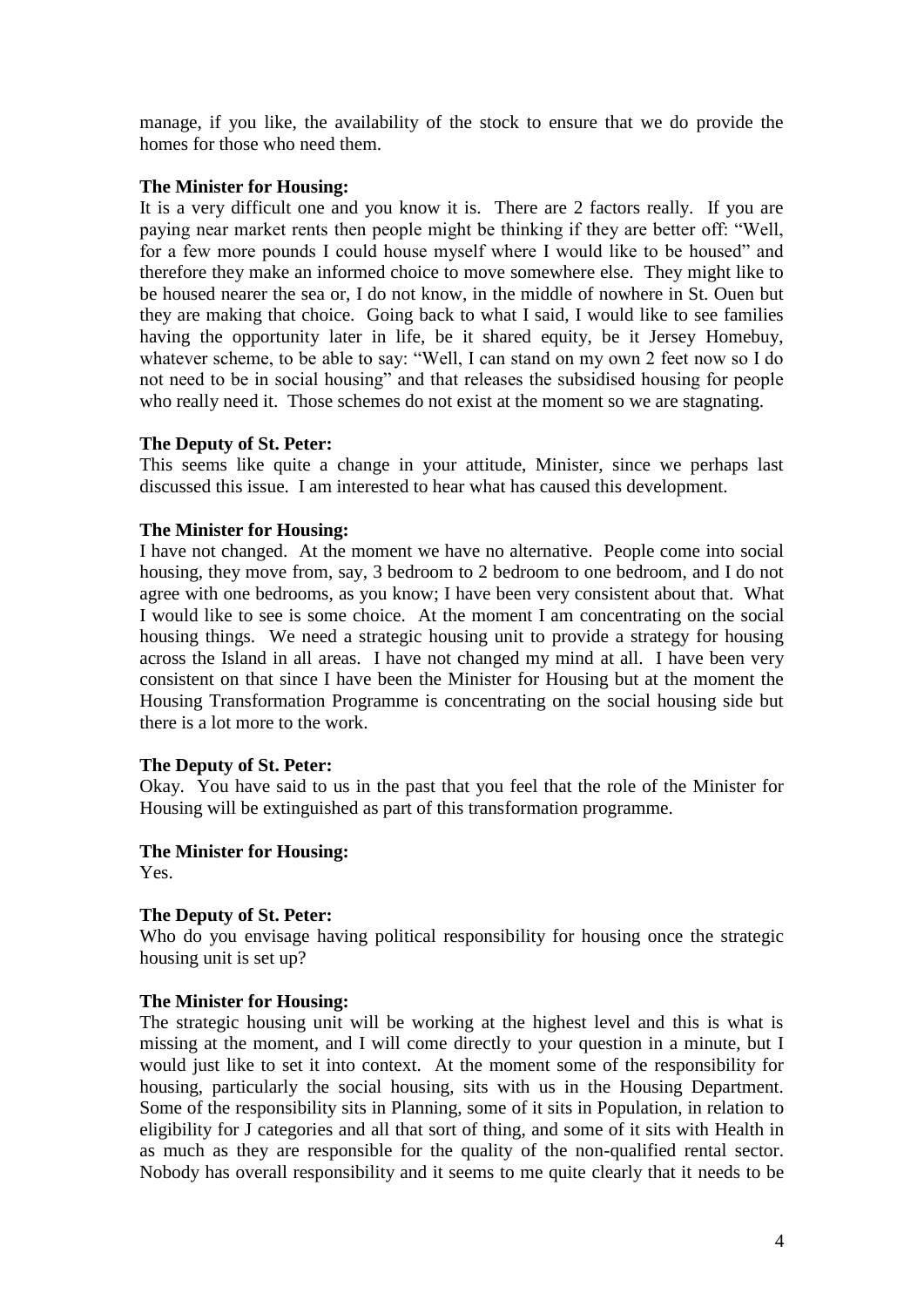somebody who has responsibility across the whole social policy because this is social policy, and that is why I think it sits in the Chief Minister's Department. The alternative is to have, and this is not what I have recommended, but the alternative is to put all those things under a Minister for Housing but then you are still not working at the highest level. You want the strategy to be set at the highest level, Chief Minister's Office, part social policy, and that is where I see it sitting.

#### **The Deputy of St. Peter:**

But if that was within the Chief Minister's Office it would only be an Assistant Minister position, therefore it is not at the highest level because there are not the ministerial powers.

#### **The Minister for Housing:**

But it is because it is not a bit here and a bit there and a bit everywhere else, like we are at the moment, which is why we fall short in some areas.

#### **The Deputy of St. Ouen:**

Are you proposing a similar sort of model to the way the Population Office is currently run with the Migration Advisory Group and Assistant Minister overseeing that?

### **The Minister for Housing:**

Yes, something along those lines.

#### **The Deputy of St. Ouen:**

Are you suggesting that that model is working and delivering what it is supposed to?

### **The Minister for Housing:**

I am suggesting that model but population is very difficult because it is like trying to tie a wave on the sand at the moment. That model will work in these circumstances. The model that we have at the moment does not work. Nobody has clear accountability for anything.

#### **The Deputy of St. Ouen:**

Exactly, and that is in the Chief Minister's Department at the moment.

#### **The Minister for Housing:**

No, I am talking about the housing policy at the moment with a bit in Planning, a bit in Housing, a bit in Health, a bit in Population. It does not work. I am saying if you put that all under one, a similar model to the Migration Advisory Group, only this model will have ... do not forget it will have a regulator making sure that the things it says should happen happens.

# **The Deputy of St. Ouen:**

Do you not think that it is not appropriate to have ministerial accountability?

#### **The Minister for Housing:**

You have ministerial accountability through the Chief Minister.

### **The Deputy of St. Ouen:**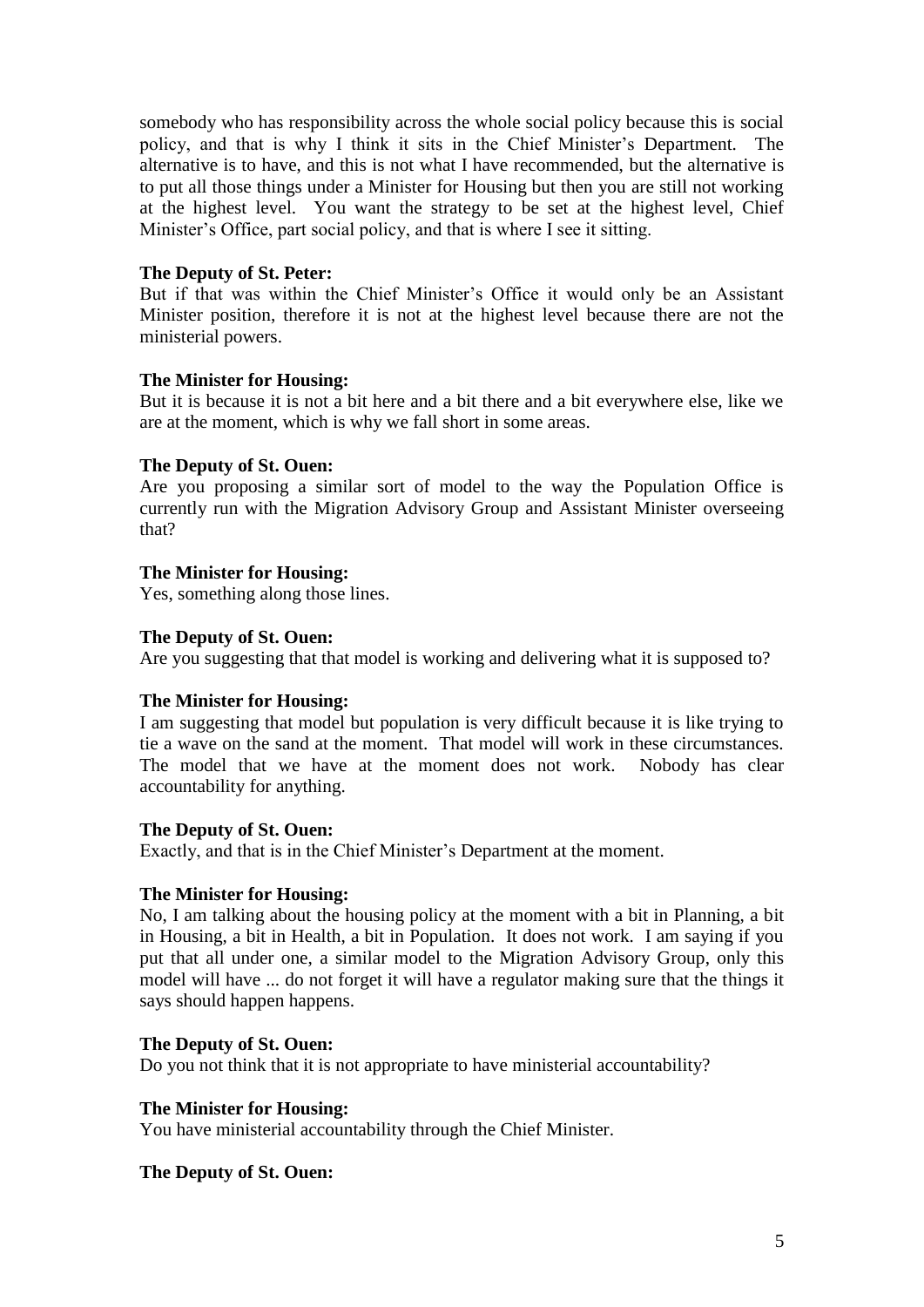Does that come with making sure things happen?

# **The Minister for Housing:**

Things will happen because the regulator will make sure things happen. That is one of the reasons why you have a regulator.

## **The Deputy of St. Ouen:**

If you have a regulator normally the regulator is asked to police, or whatever, the laws. What regulations do you believe should be introduced to ensure that that regulator can do his job?

### **The Minister for Housing:**

We will have a whole raft of things. At the moment I want to concentrate with the regulator on the social housing side but I would like to widen it but at the moment I would like the regulator to be looking at decent homes standard. For example, how did we get ourselves ... I do not want the regulator to look at this, it is a question I am asking you and I will come back and answer it; how did we get ourselves in a situation where £80 million of outstanding maintenance on States social housing properties where properties were not properly insulated, not properly maintained, where there was no investment for years in new property? How did we get ourselves there? We got ourselves there because of the lack of foresight, the lack of income and no regulator to ensure it happened. So the regulator will initially concentrate on social housing. Do they meet the better home standard? This is all social housing providers; the trusts as well, not just the association I am proposing. Do they meet better home standard? If not, what plans do they have in place to put that right? Are they interfacing properly with customers? All those sort of things need to be looked at and properly regulated; not just left to chance.

[10:15]

# **The Deputy of St. Peter:**

Is that not just down to good management?

### **Senator A. Breckon:**

You have missed the elephant in the room, Andrew; the elephant in the room was the subsidy element that went out. The maintenance budget went out in subsidies. Is that true?

### **The Minister for Housing:**

Say that again, Alan?

### **Senator A. Breckon:**

The maintenance budget went out in subsidies.

### **The Minister for Housing:**

The maintenance budget went out in subsidies?

#### **Senator A. Breckon:** Yes.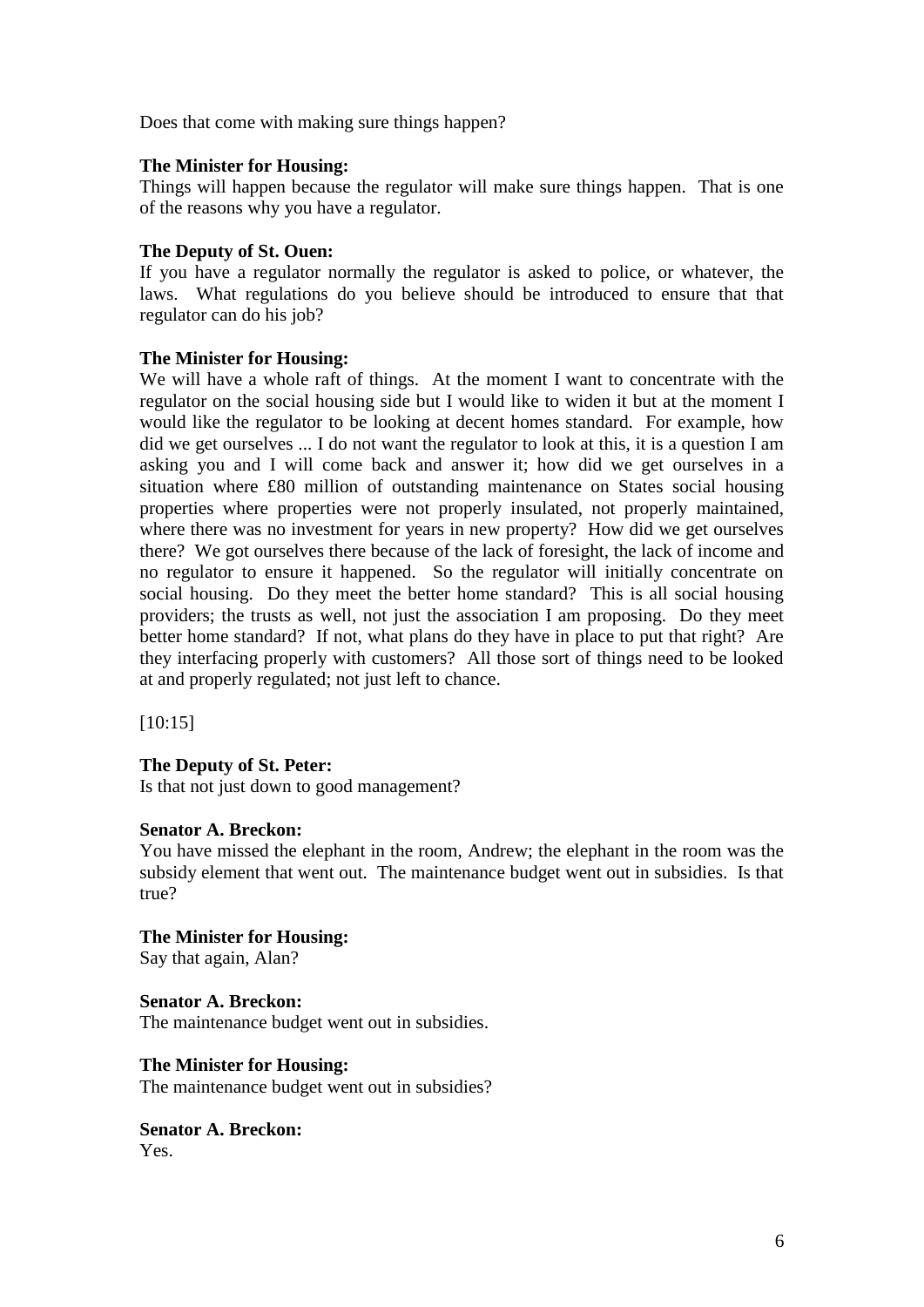That may have been true in the past. I was not there then but what I do know is that at the moment maintenance has not been carried out, or sufficient has not.

# **The Deputy of St. Peter:**

I hear your description but surely good management and the political will to run a properly resourced social housing unit should be adequate rather than bringing in a regulator. We get the impression that the regulator will be brought in from the U.K. (United Kingdom) and work maybe a couple of days a week.

# **The Minister for Housing:**

You are right about probably a couple of days a week. Where the regulator comes from is yet to be determined. I would ask another question of you, has what we have done in the past worked? The answer is no. There is no regulation of the current housing trusts as well which I would suggest needs to be done and that is also work around the gateway as well when you look at how allocations were done in the past, not in the Housing Department, but in the trusts. They were not always allocated to the most needy.

### **The Deputy of St. Peter:**

But if you look at the views of tenants from the survey that was carried out, tenants in social housing sector are often happier with the condition of their accommodation than, say, tenants in the private sector and it could be posed that there is more need for regulation in the private sector than in the social housing sector.

### **The Minister for Housing:**

That is phase 2. We do need to do some work in the private sector. We need particularly to do work around the unqualified sector but I am Minister for Housing for 3 years; I have a choice to try to do everything and achieve nothing or set a strategy in place that has a long term aim but short term sort out social housing.

### **The Deputy of St. Peter:**

Okay. Do you think that given the size of your housing stock of 4,400 I think it is, is it not?

### **The Minister for Housing:**

Thereabouts, yes.

### **The Deputy of St. Peter:**

Is there the size and the need for a separate enabling body and a regulating body and landlord function?

### **The Minister for Housing:**

There is a definite need for separation. History shows that. Where we are now.

### **The Deputy of St. Peter:**

If the Chief Minister is given that ultimate responsibility and the social policy issues are so important in his remit, surely the good leadership of the Chief Minister, if that becomes his role, should make sure that the wrongs of the past are not repeated.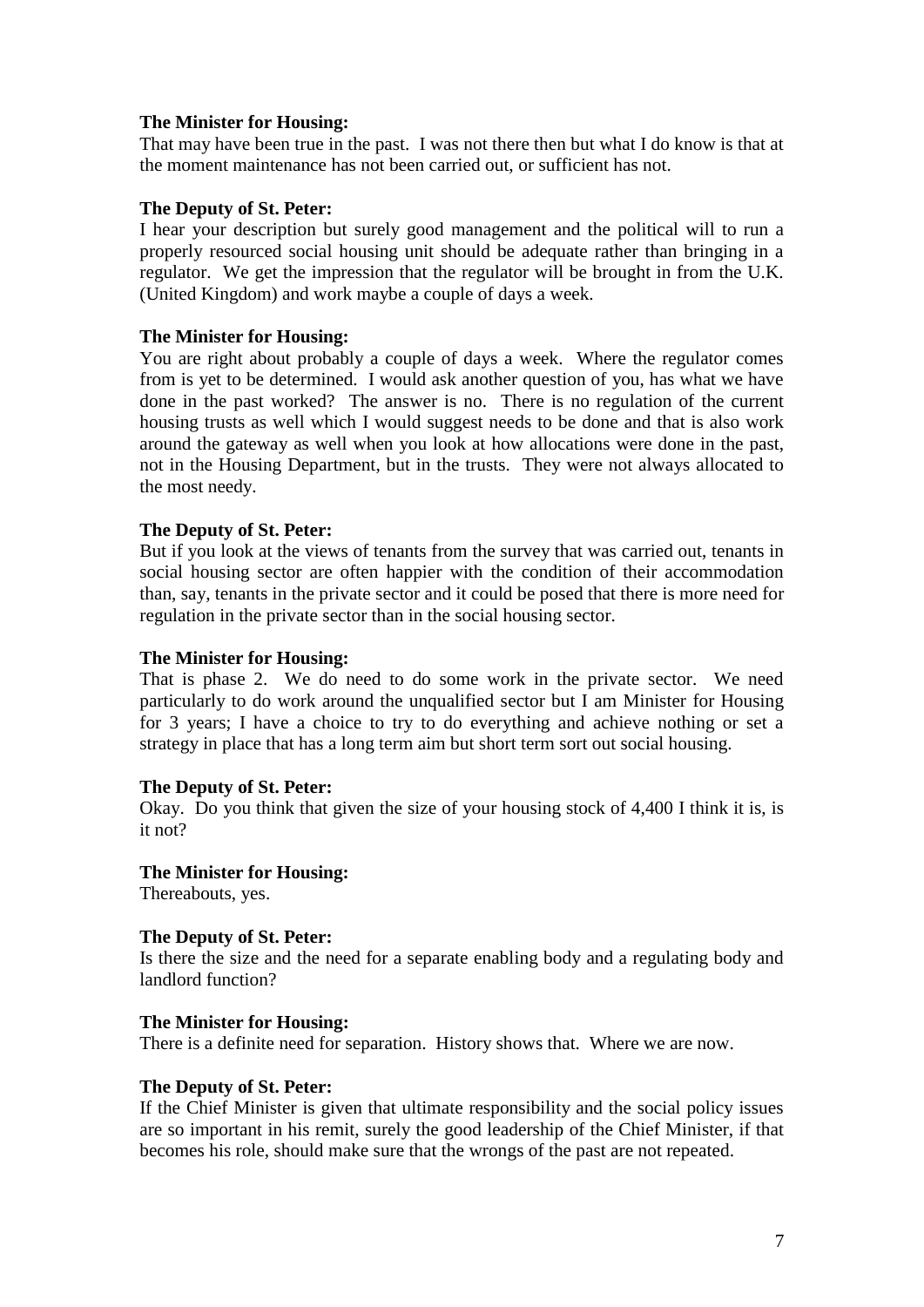It does not work though, does it? You cannot just look at social housing, you can look at everywhere where there has been a lack of regulation and the provider has become the regulator. It does not work. History tells us that and we are talking about a proper regulation for Jersey; we are not going over the top but I see a nice healthy tension between the regulator holding the providers to account and getting the job done. I am quite confident about that.

#### **The Deputy of St. Peter:**

How big do you expect the strategic housing unit to be?

#### **The Minister for Housing:**

I am funding one post to start with. I think that is sufficient ... when I say I am funding it, the department is funding one post to start with, and I think that is sufficient to ... there will be some support around that of course, sufficient to get on with the work that needs to be done around the social housing bit. Now, as it grows, and it will get bigger than one, but as we get a strategy across all tenures which we should have, as we have an overarching strategy for housing Jersey's population, then that will need to grow a bit, I think, but that will come in time. At the moment I am funding one.

#### **Senator A. Breckon:**

How could a strategic housing unit address the issue of affordability? What is affordability and how could they address it?

#### **The Minister for Housing:**

That is part of the things that they would have to look at. What is affordability? We have to accept that for some people, and I am not trying to be evasive, for some people and Duncan Gibaut has done some work on this, that housing other than renting, and I do see affordability as part of renting as well, that housing for some people without support will never be affordable because of their income. If you talk about affordability to buy we have to accept that for some people that just will not happen, even with some schemes that we might put in place.

#### **Senator A. Breckon:**

We have evidence from submissions that said people cannot afford to rent, even with income support; they are using their disposable income towards rent and you are proposing to bump up the volume. How does that sit with you?

### **The Minister for Housing:**

When you say "bump up the volume" you mean ...

### **Senator A. Breckon:**

Well, to 90 per cent of market.

#### **The Minister for Housing:**

I am proposing nothing different than the existing policy which has not been adhered to for years and that is part of the reason why the maintenance has not been done, why there has not been investment in new properties. I think we are muddling up a housing provider with social security supporter. If people cannot afford to pay their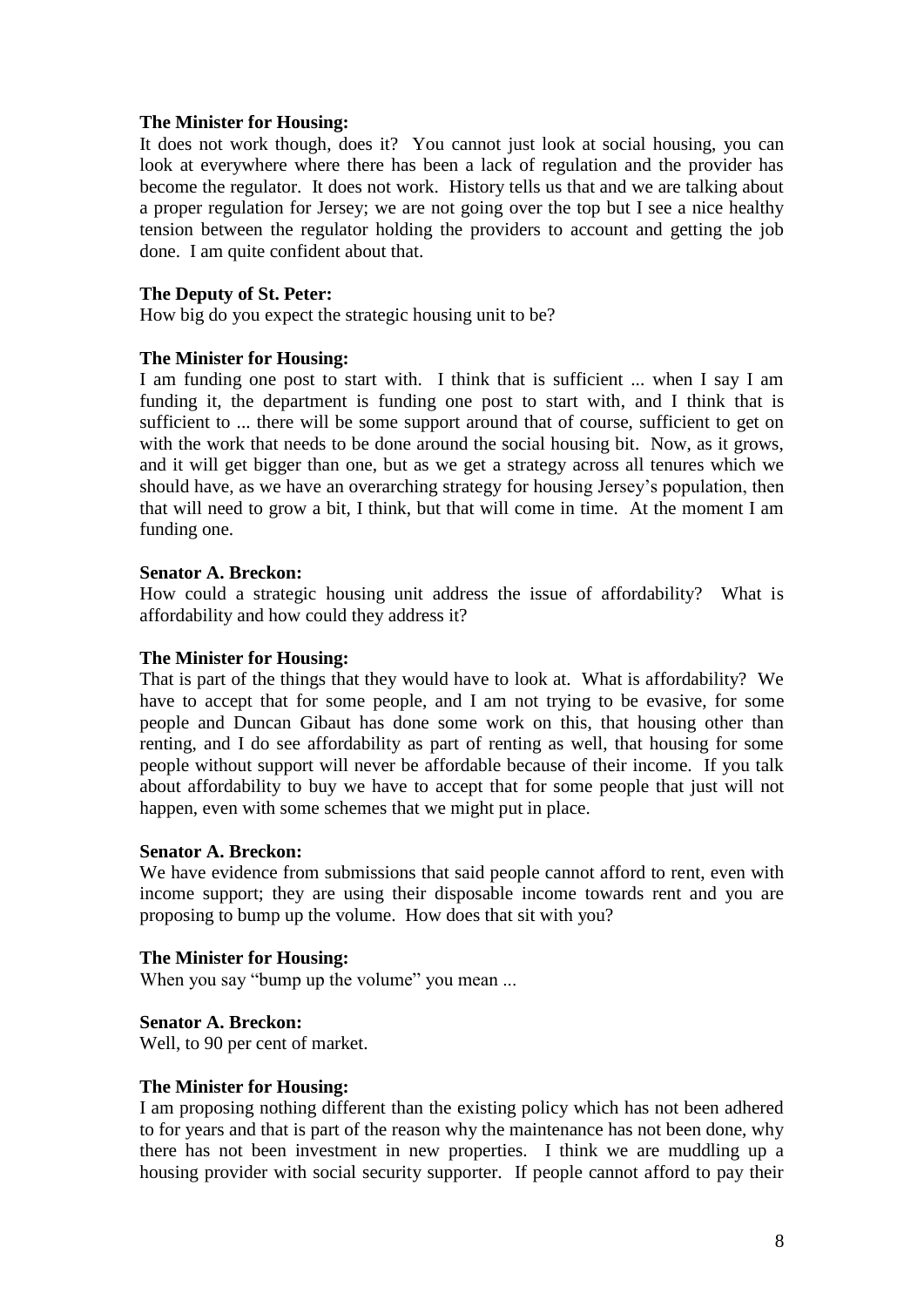rent then I would suggest that the social security system needs to be looked at but the Housing Department must have the right income in order to maintain its property and to invest in the future. If people cannot afford to pay their rent then that needs to be looked at by Social Security. That is where benefits should come from, not from housing.

### **Senator A. Breckon:**

Why then, if that is the case, do you give a lot of your income back to the Treasury? Why do you not keep it and maintain the properties?

# **The Minister for Housing:**

That is historical, is it not? We are where we are because in the past we had the States rebate scheme, the housing abatement or whatever it is called, so we always reduced ... and when I say "we" I was a lad. But the department then reduced the rent, according to people's ability to pay, and that resulted in sometimes inappropriate subsidies going to people and I think one decision the States did get right was to put all the needs and support to come from Social Security. That is where it should come from. Housing should be provided by housing at the appropriate rent, 90 per cent of market, the current policy has not been adhered to for some time, 90 per cent of market is the recommended and if there is a problem with that then we need to look at the social security system. You cannot maintain housing and invest in new stock, which we desperately need, on the cheap. It has to be done properly.

# **The Deputy of St. Peter:**

What would stop in the future political resistance to that 90 per cent rate? Would there be an ability for, say, the next Chief Minister to change the view and reduce it?

### **The Minister for Housing:**

No, there would not be. What there would be is an ability for the States to change it because this will be a State set policy. The States will set the policy and the rents will then be enforced by the regulator.

# **Male Speaker:**

So it would be a regulation.

### **The Minister for Housing:**

Yes, it would be a regulation.

### **The Deputy of St. Ouen:**

So, just picking up on the idea of 90 per cent of market rent levy, you told us that it has been a policy which has been ignored for a little while.

# **The Minister for Housing:**

Yes.

### **The Deputy of St. Ouen:**

You also highlight the fact that we have had quite a significant problem over a long period of time with regard to the lack of investment in the housing stock. What is different this time around? What will be different this time around to help deal with matters that the current policy has not?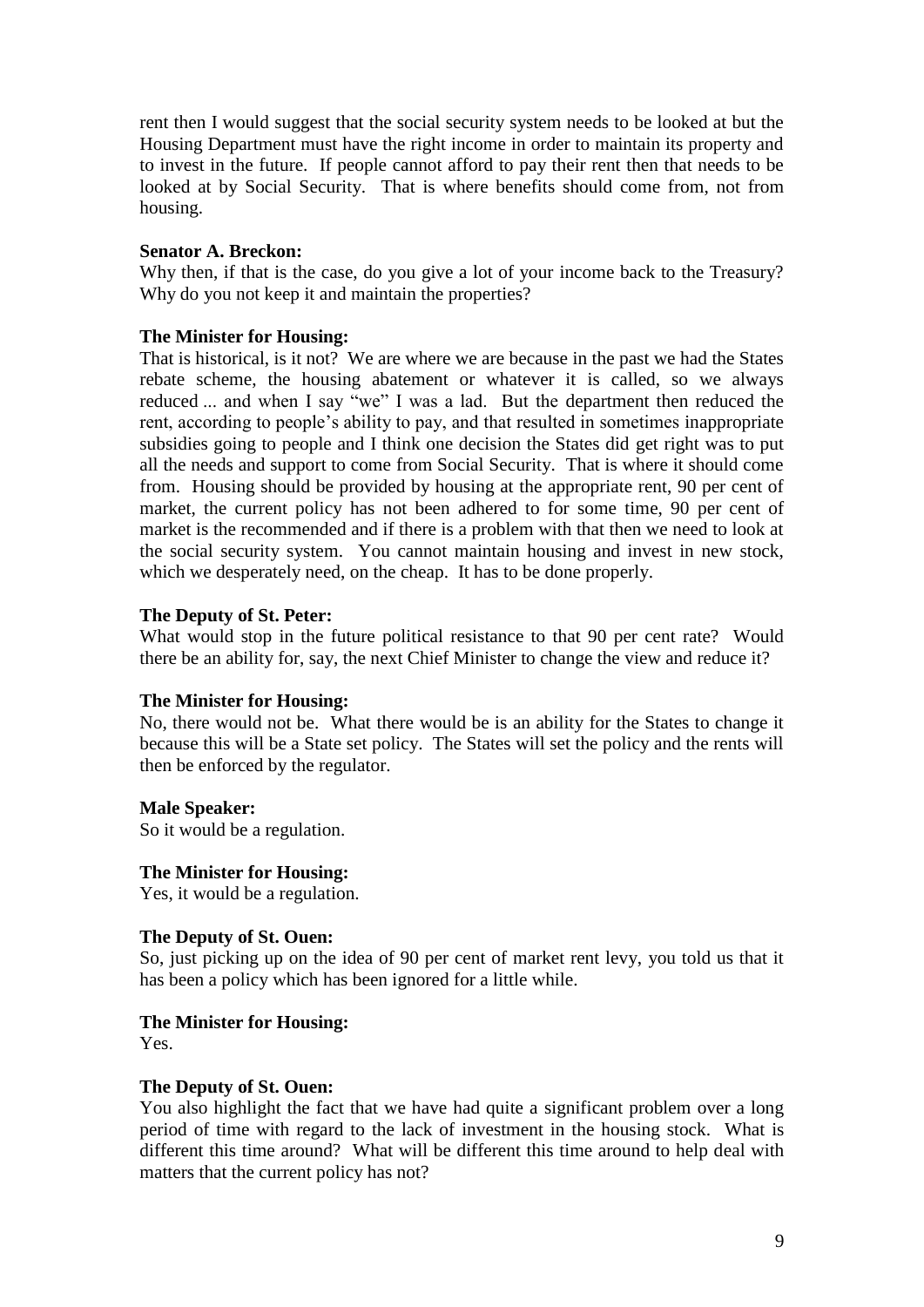The difference is that you will have an independent regulator making sure that resources are used where they should be used.

#### **The Deputy of St. Peter:**

What ability will the regulator have to enforce that certain ...

#### **The Minister for Housing:**

Well, that is work in progress. That is certainly what I see that the regulator will have the ability to take sanctions against the association or other housing trusts that do not invest in the way that has been recommended, among other things do not interface with their customers, do not maintain their property.

#### **The Deputy of St. Peter:**

What form will those sanctions take?

### **The Minister for Housing:**

That is work in progress at the moment.

### **Director of Strategic Development:**

I think the proposal will be to provide as wide a range of interventions as possible and those can range from what we might term as voluntary undertakings where some advice is given to an association or to a provider and they agree with the regulator to do certain things over a certain period of time to improve. That could then be formalised through an enforcement notice type process. In other jurisdictions you see the regulator able to levy financial sanctions against providers to give compensation to people who he feels have been disadvantaged by the behaviour of a provider and you can ramp the interventions up to be as severe as you want. I think the fact is that those will be matters which will be set out for the States in the primary legislation and the States will be able to debate those and decide what is appropriate for this kind of regulation. I think in practice what we are likely to see is voluntary undertakings and improvement notices being used in the main. We are talking about 5 providers in reality.

#### **The Minister for Housing:**

It is certainly improvement notices that I am keen to see some formal way of saying: "This has to be done and this has to be done by this time."

### **The Deputy of St. Ouen:**

Can I ask, is it your aim to enforce providers of social housing to levy a 90 per cent rental figure on every property within whatever category that it fits in?

### **The Minister for Housing:**

Yes, but that means the rates will still vary according to the property. It is the rental market value and you know yourself depending on where the property is, the size of the property and a whole host of other factors, determine the rental value. So, we are not saying that it is the same rent for every property. What we are saying is it is the same rental policy according to the market value of that property.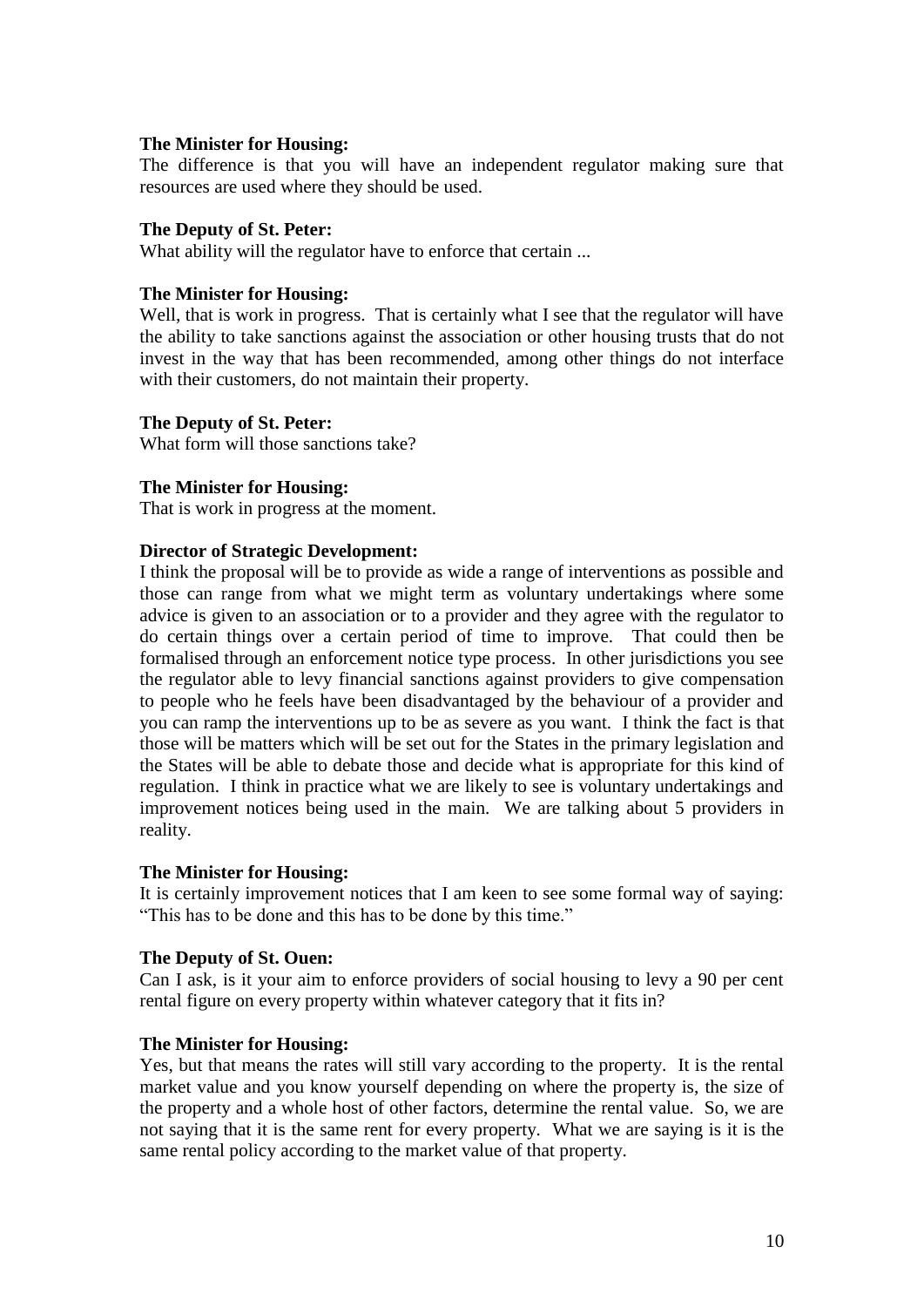## **The Deputy of St. Ouen:**

By definition it will be the provider that will determine the level up to a maximum and you will not be able to ... how on earth is any regulator going to be able to say: "Well, this flat should be £100 but the provider considers it to be £90" because of the condition or in comparison with other units they might have? How on earth are you going to enforce a set value?

## **Director of Strategic Development:**

I think enforcement will be a matter for the regulator to determine what evidence he requires from the individual provider as to how they have arrived at their rent structure. There are mechanisms out there. We have monitoring going on on a continual basis through the stats unit of the private sector rental index, so that is happening. It is possible to get advice from people in the marketplace as to what the passing rent for a particular unit might well be, given its square footage, given its location, given its amenities and its quality. I think it is really important that the market rent is the market rent for that unit equivalent if it was being rented outside the social sector. So, there will be different rents for different properties.

### **The Deputy of St. Ouen:**

Why do you believe it would be necessary for the regulator to enforce the levy of a particular rent? What is the reason for having that bit of regulation?

# **The Minister for Housing:**

It is exactly what I said and I will let officers come back in a minute, but there are a number of factors in there and not in any particular order but, if nothing else, you distort demand if you maintain an artificially low level of rent; you distort demand for social housing when it should be more time for those who need it. You need the income. Why do you think we have had no investment, or little investment for years? Why do you think we ended up 3 or 4 years ago with £80 million of outstanding maintenance? Because we did not have the correct income to do the job and so you have to be realistic. If people require support and benefit, and I champion that as well, that support and benefit comes from Social Security. That is only right and proper; it does not come from us keeping artificially low rents and therefore not being able to maintain our properties and not being able to invest in properties in the future. That is the wrong way to do it. That is why we are in the mess we are in today and that is where I need to move us on from.

# **The Deputy of St. Ouen:**

I fully recognise the frustration that you have because at the moment we do have a situation where the housing is required to provide funds to Social Security to support and subsidise social housing, whether that is in the private and public sector. Has any thought been given to breaking that link and allowing the Housing Department to retain its funds, like the trusts, to be able to then operate in what we know to be a success for this kind of money?

[10:30]

# **The Minister for Housing:**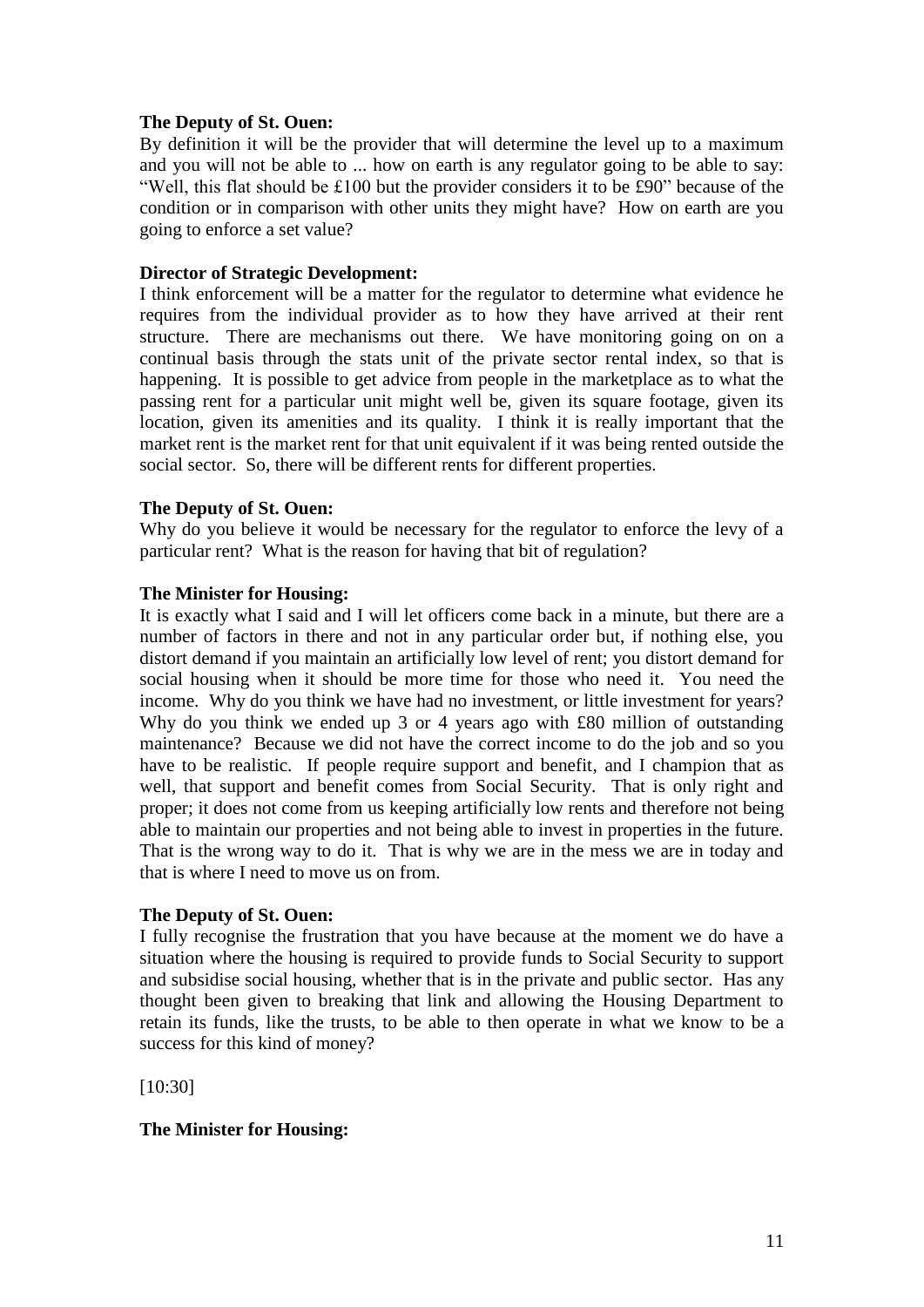Yes, some thought was given to is but it just did not stack up in terms of one has to be realistic about what can be achieved. In the past a rent component came from, and that is what it was called, I think, rent component, when you were subsidising it ...

**Senator A. Breckon:**

Abatement.

### **The Minister for Housing:**

Rent abatement, sorry. The rent abatement came from the rents that came into housing. Now, if you want to turn that on its head then the States have to decide what other activities they are not going to do because I will have the income I require, there is no doubt about that, but then how you are going to fund ... it is about £80 million, is it, or £21 million?

### **Director of Strategic Development:**

£21 million.

**The Minister for Housing:** £21 million going from Housing to Social Security.

**Senator A. Breckon:**  To the Treasury.

**The Minister for Housing:** Treasury and it goes direct to Social Security.

**The Deputy of St. Peter:** Not all of it.

## **Senator A. Breckon:**

How much do you get from Social Security then in the income support component of people's rents in total per year?

### **Finance Director:**

I think last year we got £22.8 million but that was not just the housing component, that was all components because we get paid directly up to the value of the rent obviously, all components of the income support. So, if somebody qualifies for income support for some housing component, some personal component, some other component and they also other income up to the rental value we will get the component paid to us but only a proportion of that is the house component. We know how much we get but we cannot tell how much per component that is. Social Security obviously ...

## **Senator A. Breckon:**

Then you give it back to people, do you?

### **Finance Director:**

No, that pays for their rent either fully or partially and then obviously we are required to make a return to the Treasury.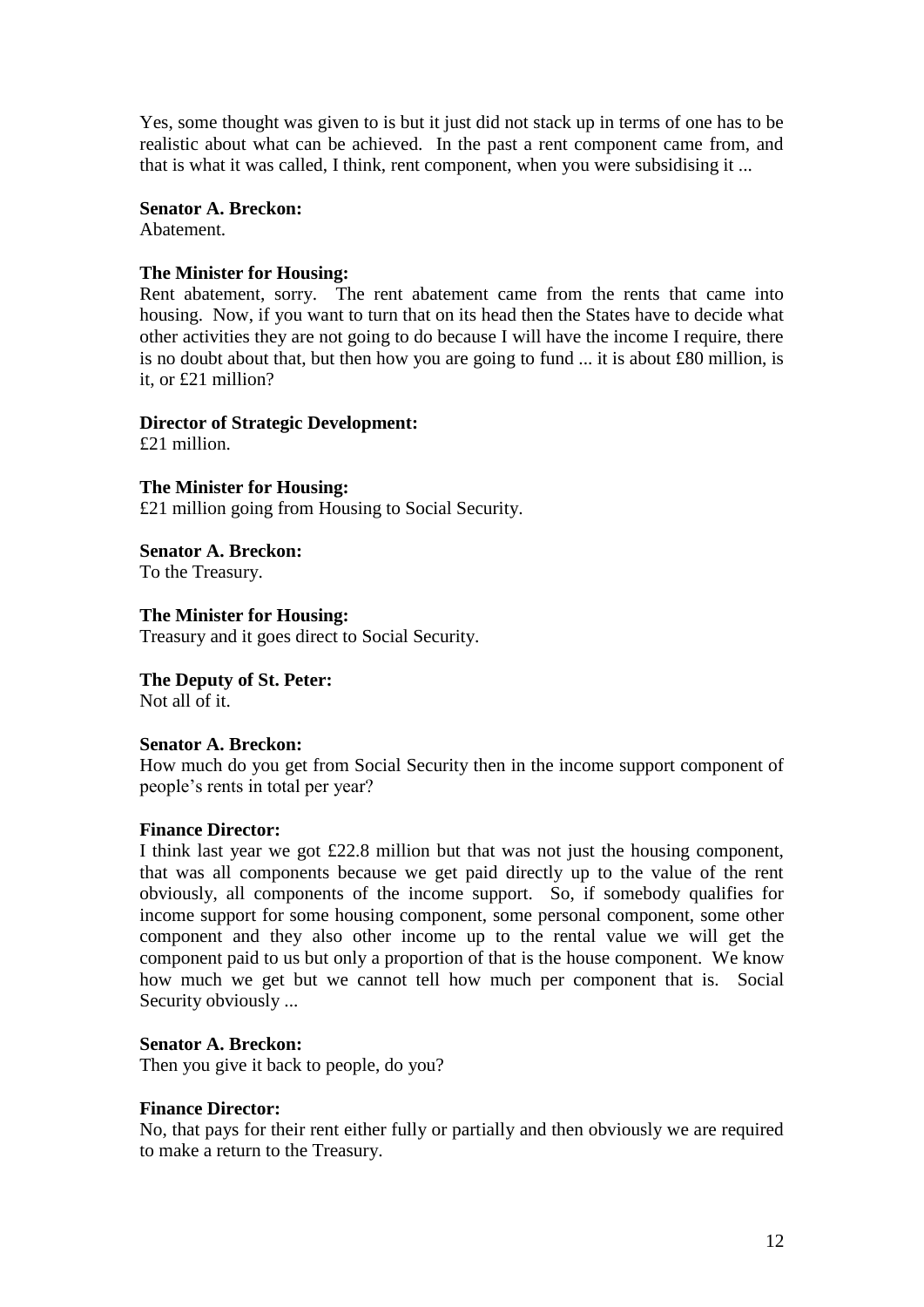#### **Senator A. Breckon:**

So the return to Treasury is less than what you get?

#### **Finance Director:**

The return to Treasury is agreed every year. It is more than the housing component for our own tenants. Last year it was more than all the components that we were paid but we were not in control of that. The actual cost of each component within Social Security I understand is going to be published this month and because of the nature of it it is more difficult to allocate costs to each component because it is a composite benefit and it needs to be prorated. So, I am not exactly sure of the numbers in terms of the private sector but we do not pay enough to cover the public sector and the private sector income support, is my understanding.

#### **Senator A. Breckon:**

So, a summary of that would be you receive a sum from Social Security and then you pay a sum to the Treasury but that is more than you get from Social Security and it is topped up from rental income you receive from others?

#### **Finance Director:**

Yes.

#### **The Minister for Housing:**

The other thing I would just like to pick up on is that the housing trusts will for the first time be sending money back to Social Security as well; some of it.

**The Deputy of St. Peter:** They will?

**The Minister for Housing:**  They will.

**Senator A. Breckon:** Do you know that, do you?

**The Minister for Housing:** Yes. It will be part of my regulation.

**The Deputy of St. Peter:** They are happy with that?

**Senator A. Breckon:** But they do not do it at the moment?

**The Minister for Housing:**

They do not do it at the moment.

#### **Director of Strategic Development:**

They will be getting it through the increased rental revenue from the new rent policy. Some of that extra income will go to offset the additional cost of their tenants in respect of income support.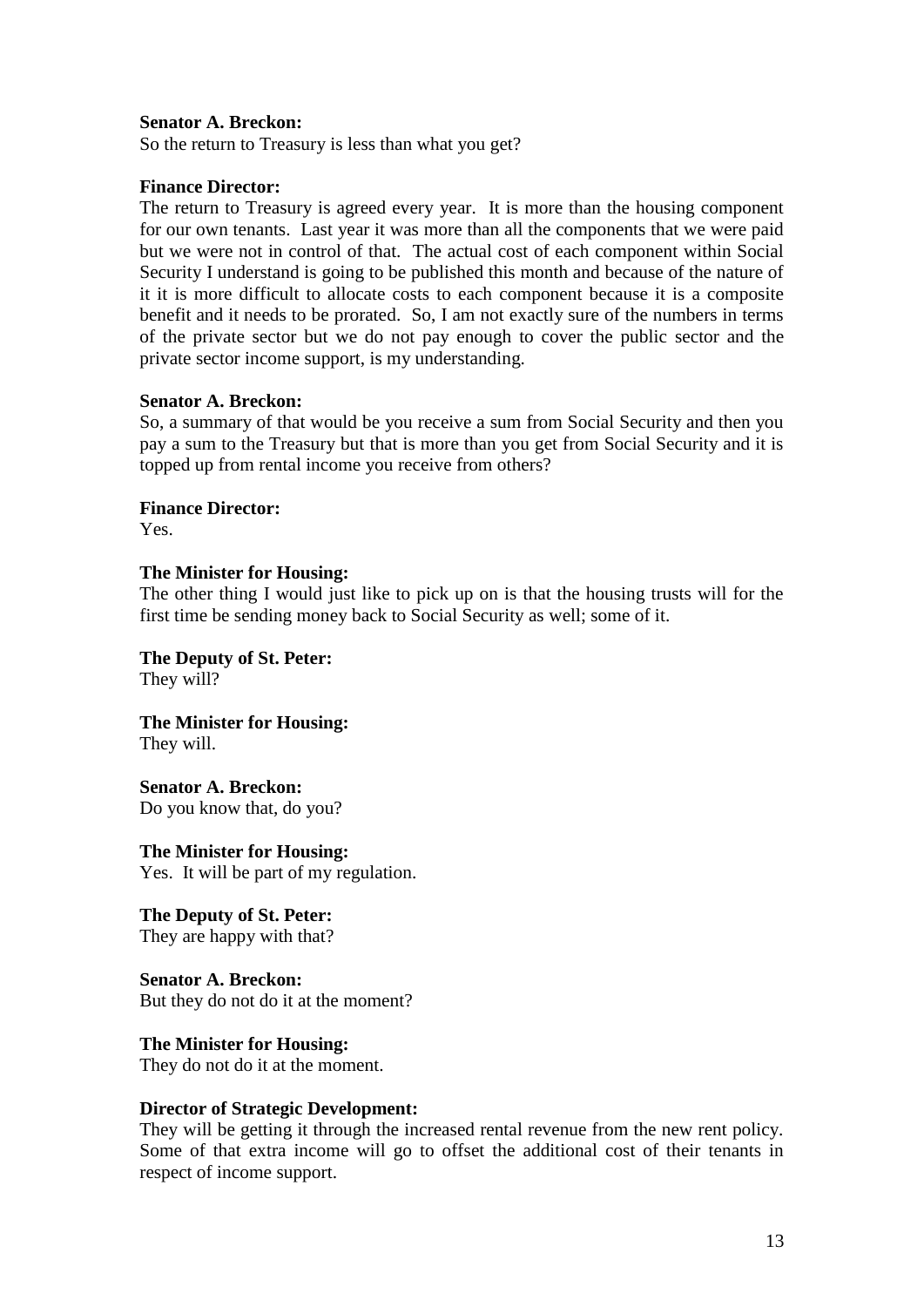So they will be starting to pay their way as well.

#### **The Deputy of St. Ouen:**

Have they agreed that?

#### **Male Speaker:**

They will be regulated.

### **The Minister for Housing:**

Well, my consultations with them some are happier about it than others. Some associations have accepted it but we have not formally signed anything but on the feedback from them they understand where we are going; one association is less comfortable with that but I believe you spoke to them yesterday anyway.

#### **The Deputy of St. Peter:**

We did. I think perhaps they asked why they are being forced into a position where they will collect unnecessary surpluses because of their charging 90 per cent of fair market rent and they currently do not charge anywhere near that for some tenants then ...

### **The Minister for Housing:**

There are a number of factors there and I am quite adamant about this. First of all, they have had States money either by gift of property or in currency to invest in social housing and a lot of their tenants are not in receipt of income support. That would suggest to me that a lot of their tenants are not those most in need, given the waiting lists that we see on the gateway, and so that is one of the reasons why I bring the gateway in. So they have an obligation, I think, to provide their accommodation or people that really need social housing and not just people that need housing, if you understand where I am coming from. The percentage is very high compared to us of people that are not on income support there, so that would suggest it is not being targeted properly. That would suggest we are subsidising people that do not need to be subsidised and if they build up surpluses that is good because we can invest that. The particular trust you were talking about have to spend millions on Troy Court. When you look at that that is substandard and I know they did a good job of stepping in and rescuing it but that needs to be put right. I get loads of complaints from tenants there about the accommodation there. So they need to invest in that and we need to invest in new housing and that money will be there to invest in new housing. When we look at the number of homes that are required by people in social housing we are not suggesting for a minute that it will all be provided by the new association. There is a good role and some of it needs to come from the existing housing trusts. They have had a windfall situation recently as well with the lower interest rates. We need to invest that money. We have one imaginative scheme that we are working on with one provider at the housing trust at the moment. That money is needed to invest in social housing.

#### **The Deputy of St. Peter:**

Will there be a regulation enforcing the housing trusts to reinvest in increasing supply?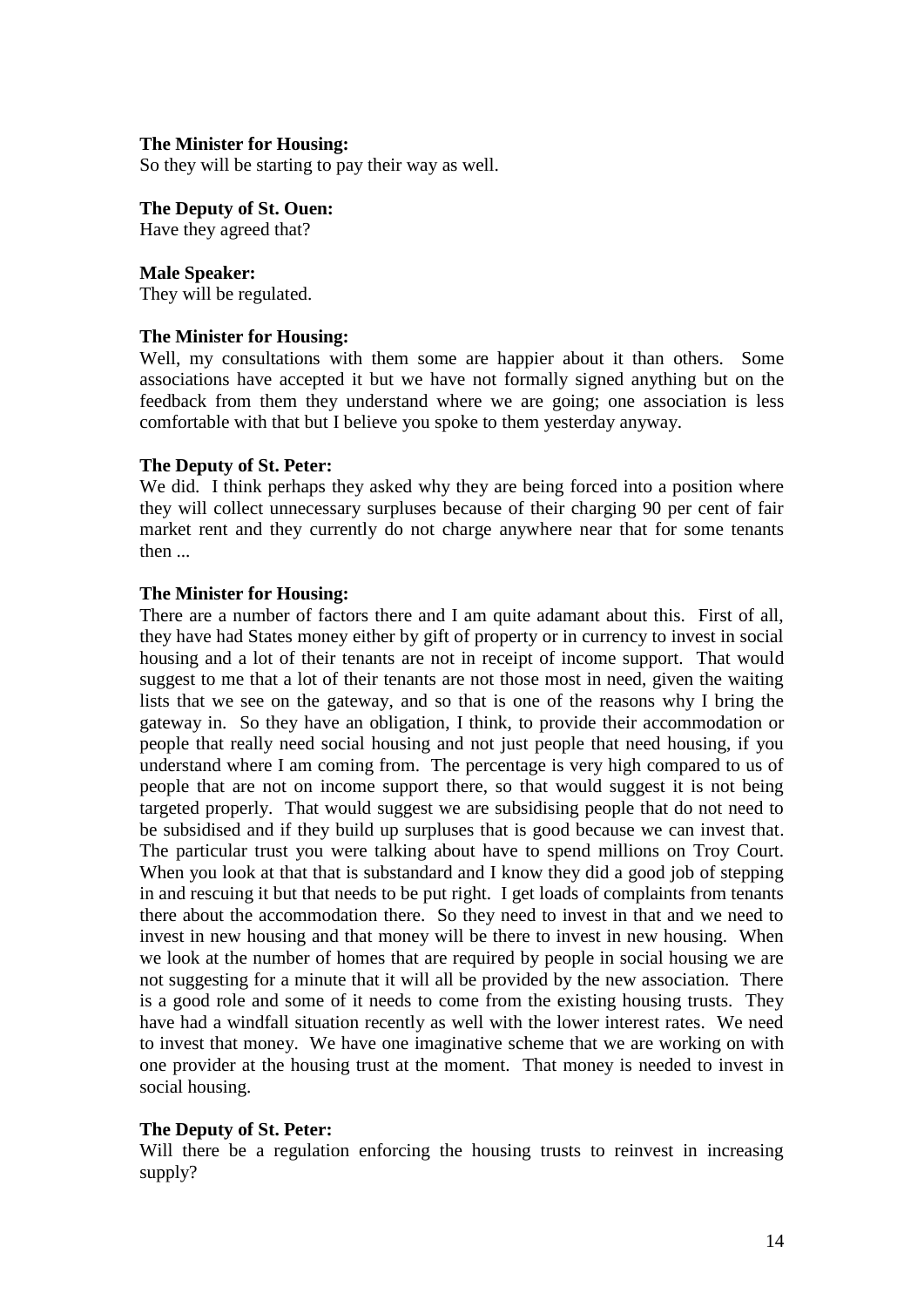Yes.

# **The Deputy of St. Peter:**

What about the view that perhaps the housing trusts would be happy to take on some of our lower standard housing stock and to refurbish that and take over ownership of currently States owned stock?

# **The Minister for Housing:**

I would need to look at that. I think we need to work together; the trusts and the new association need to work together and there may well be some realignment there. I am keen that the public continue to maintain the value of their stock, if you understand what I mean. I am keen on the association for one particular reason: I want to keep the family silver intact. Now, if that means realignment, because we are suggesting that we will sell about 15 units a year as part of our realignment policy, and if that means some swapping with other people I am not against that. That is working together.

### **The Deputy of St. Peter:**

You mentioned the housing gateway and the criteria. It is true that the housing trusts have had different criteria to yourselves but now they are having to apply the States housing criteria and they found that all of a sudden their properties have filled up and the kind of people that they were previously housing are no longer able to access. There are always different reasons for providing and different reasons for need as well, are you going to broaden your criteria?

### **The Minister for Housing:**

It is certainly a personal aim of mine to broaden it, but there is no point in broadening it until we have increased the amount of supply. I am very concerned that we do nothing for under 25s, unless they have a baby, and what message does that send? So there is some work to be done there. I am very concerned about the under 50s couples that might be struggling but because they do not have children they do not meet our criteria. So there is a whole raft of work to be done there but there is little point in being ... I could change it by ministerial decision tomorrow but it would not alter anything because the supply is not there. It would just frustrate people by putting them on even longer waiting lists so that is work in progress. It certainly has to be done. Your comment about the housing trusts are a bit frustrated because they no longer accommodated people they might have accommodated, they are now accommodating those most in need and at the time of scarcity of social rented housing that is important.

# **Director of Strategic Development:**

Can I just add as well, Minister, that all of the existing housing trust waiting list applicants have been able to access the gateway and have been means tested in accordance with the policy, have been banded appropriately. If the supply is there there is no reason why those people should not, on the prioritised banded basis, receive offers but when there is a very short supply and when we have not seen much development going on over the last couple of years then I see nothing wrong with the supply that we do have being targeted at people who are in the most precarious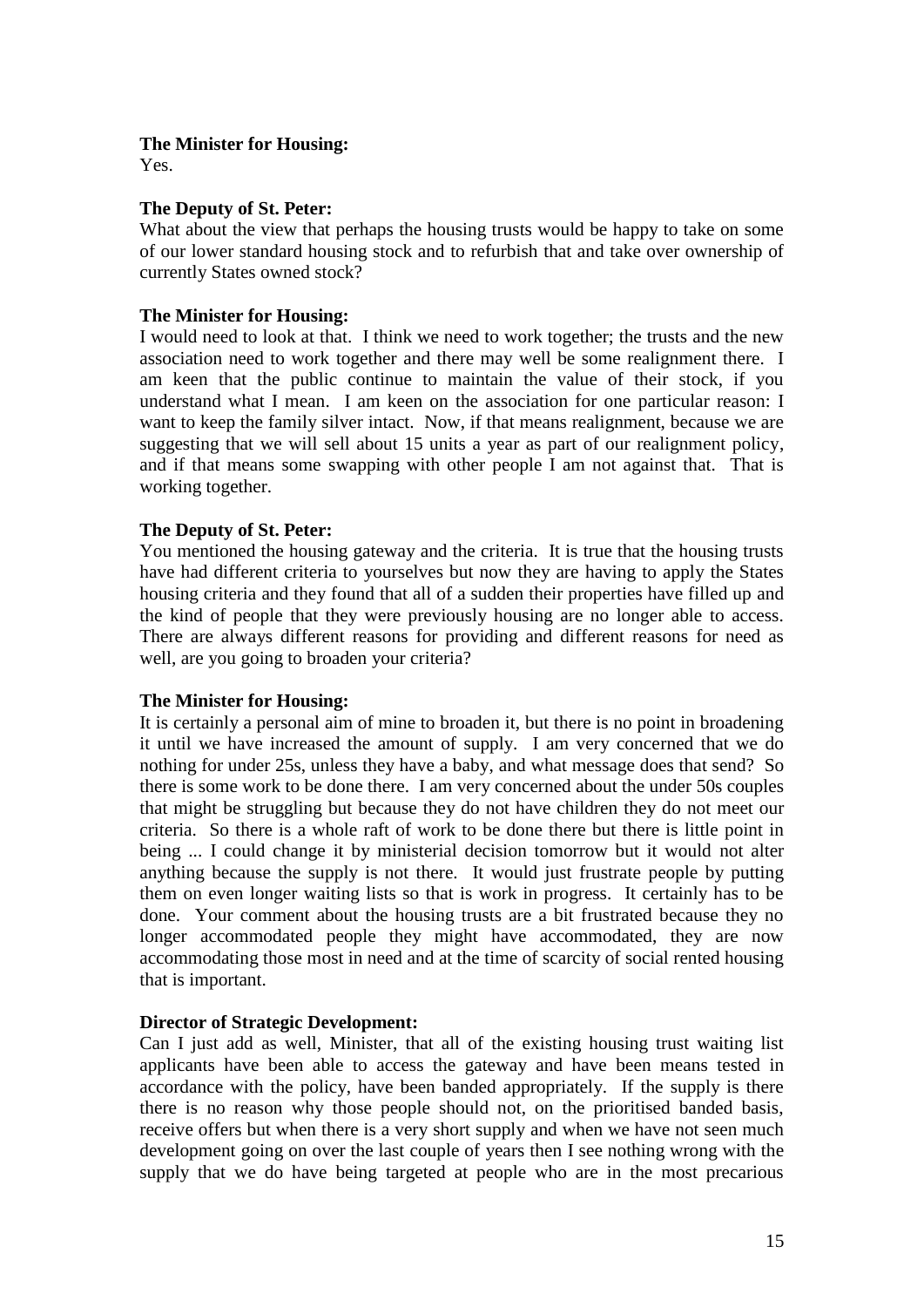situations in housing terms but the people ... it is not fair to say that they have been ignored; the Minister has allowed those people on the trust waiting list, notwithstanding that they would not normally meet the old housing criteria, to access the gateway as well, albeit they will be in a lower priority band.

# **The Deputy of St. Peter:**

Or to increase your supply you could simply do what the Minister for Environment suggested to us yesterday and suggest that all people who do not claim income support who are accessing social housing at the moment are found alternative accommodation which would free up some of your stock.

# **The Minister for Housing:**

Where are they going to live?

# **The Deputy of St. Peter:**

That is maybe a discussion to have with the Minister for Environment.

# **The Minister for Housing:**

Perhaps the Minister for Environment would like to release some sites and we could put some homes on them and then they may have somewhere else to live.

# **The Deputy of St. Ouen:**

The other alternative is to release some of the housing stock to the trusts who have the funds you have just described to us so that they can get on and redevelop a site because currently we are not able to.

### **Director of Strategic Development:**

Can I comment? That is something that has been done in the past and we have seen that happen and to give a very crude example, social housing site run by the Housing Department, gets to a point where it needs to be refurbished and it is transferred to a housing trust; that used to happen and that has been done in the past and a nominal charge is made for that unit, that unit transfers to the housing trust, the housing trust uses the rental that it can yield from that unit over a period of time to borrow the money to carry out refurbishment. So, great, we get those units refurbished and they come back into the stock and are housing people and we are not knocking that, that is important, but what has happened there is you have reduced the income from the States, from its social housing stock, by the number of units you have transferred to a housing trust. The housing trust does not make any contribution back to Social Security at the moment, but the people who live in that unit are still the people claiming income support. You have not created any more or any less of them so it seems to me that the States is then asked to still pick up the cost of the income support but does not have the income from the units to pay it. It kind of seems like ...

### **Finance Director:**

I was just going to say after 25 years once their loans are repaid they have the asset and the States do not.

### **The Deputy of St. Ouen:**

I think you have just described quite clearly the problem that the Housing Department currently face because they are, for whatever reason, required to support States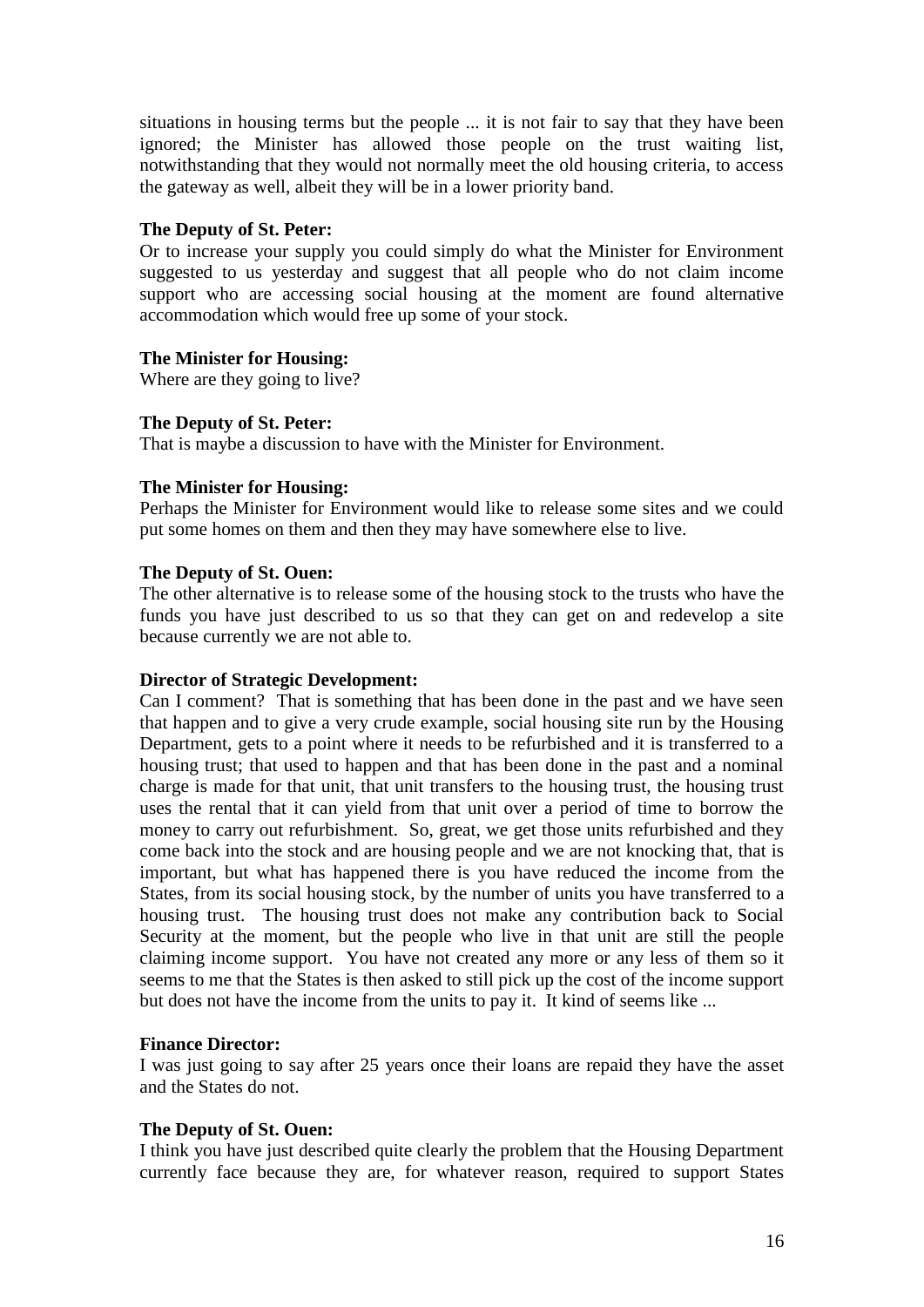tenants through the income support scheme whereas the benefit ... so in other words, your income is being used for your benefit rather than being redirected back into capital and your assets, which obviously helps to generate income which helps to rebuild and redesign your property. What I am struggling with is that what is being proposed in this White Paper is more of the same but just that we are going to charge more.

### **Finance Director:**

That is not true. I think there are some differences to what has gone on in the past. One is there is access to borrowing. That has not been possible for one reason or another in the past so the department would be able to access the finance either through internal or external loans to undertake the redevelopment. We also have additional income arising from the new rental policy so that is different. After the refurbishment of the units presumably because the units were in a poor state that the rentals will reflect the new standard, we are also making some sales which will generate £4.5 million per annum to realign the stock but also provide capital receipts to internally finance some of these developments. So, there are a number of things that are going on that have not happened in the past.

#### **Senator A. Breckon:**

Can I ask you, John, you say there £4.5 million, but the figures we just had yesterday show that you sold 5 in 2011 which is £1.8 million and then there were some of the other properties as well, so how confident are you that you can sell £4.5 million worth of property a year if you want to regenerate properties?

[10:45]

### **Finance Director:**

Well, this year we are on course to sell 18 units generating, because they are certain high value properties this year, and it is just over £6 million.

### **Senator A. Breckon:**

Is that some of the odd ones; the ones that were classed outside of the ...

### **Finance Director:**

Yes, so there are a few of those mixed in there but one of the policy changes linked to the gateway will be some of the sales in future may still be the high value properties or properties that are not deemed suitable for one reason or another for social rentals. Some of the sales will also be made to people qualifying through the gateway for purchase. So you have a wider ... it is not just having a unit to sell it is also having someone to sell it to and P6/2007 restricts the deferred payment sales to existing States tenants effectively.

### **Senator A. Breckon:**

Yes. As you are on the finances, as you know we have just had the Treasury in and what the Treasury are saying is you are a strategic asset. They have said: "Well, maybe we should not have used these words because telecoms is a strategic asset and it makes £14 million, so they are looking for a return on capital from housing agency, P.L.C. (Public Limited Company), call it what you will. You are going to be saddled with £40 million of debt, you have future sales which are not certain because of the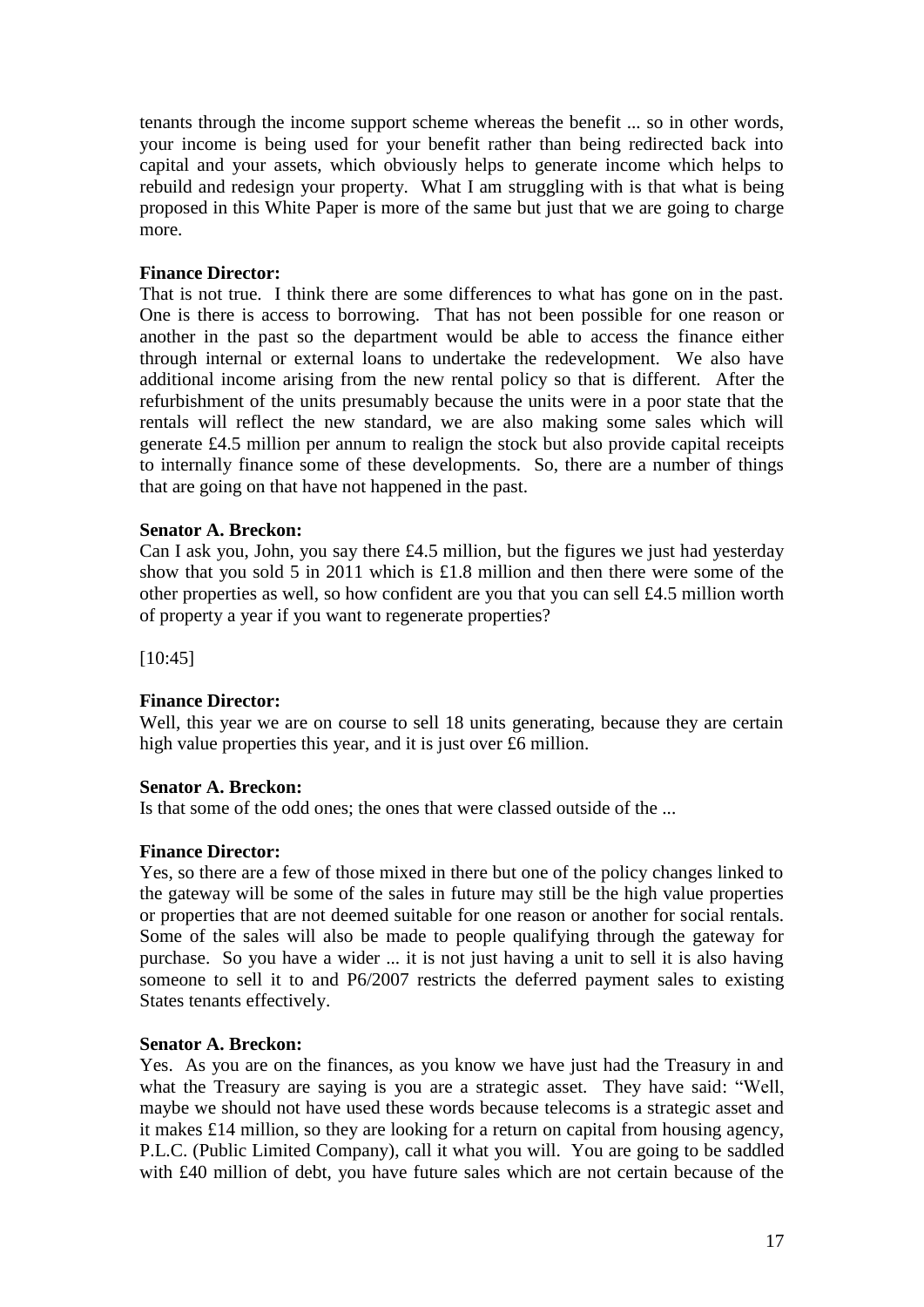financial climate, so is this the right time for you to be an agency bearing in mind when we did housing trusts we wrote off £12 million at Le Coie, we wrote off Berkeley Hotel, we wrote off site costs, we gave interest subsidies, we made it happen for them. Like you say, maybe there is a payday in the future and I think that is what you have your eye on: "Let us have some of this back" but is this the right time for the Housing Department to become an agency and to go free with these financial risks?

### **The Minister for Housing:**

The quick answer to that is, yes, because what is the alternative? If you are going to fulfil your obligation to your current tenants and your obligation to potential tenants in a population that we are not yet supporting but we should be. We need to invest. We plan in the next 3 years, the medium term financial plan, and John will correct me if I am wrong, in excess of £18 million of capital expenditure. If I am able to access borrowing and the rents pay for that, if I was not able to do that then I would have to bid against Health ...

# **Senator A. Breckon:**

Why do you not just stop the money going to Treasury?

# **The Minister for Housing:**

Hang on. Well, that is a political decision, is it not? If you stop the money going to ...

# **Senator A. Breckon:**

Well, that is what you are there for.

### **The Minister for Housing:**

Yes, but if you stop the money going to Treasury, let us just look at that and explore that a little bit, then what else are you going to stop doing to pay for it. Are you going to increase tax or are you going to not build the new hospital or are you going to ditch the liquid waste strategy, or are you going to lower social security, how are you going to balance this. We are where we are, it may be not where we want to start from but that is where we are. We have to find a way of fulfilling our obligations to our current tenants and investing in the future of the tenants and the people of the Island that we know are there. We also need a complete Island housing strategy. One we do not have at the moment. Now, is it the right time to do it? It is incredibly tight the business plan, but I would suggest it is worth it and we are still keeping intact, as akin to me, the family silver. Because another alternative is sell us all the properties, let us break away from the States and run it that way. But then I would have to pay huge amounts of capital return to whoever lent us the money to buy the properties. I think the plan we have come up is pragmatic, it is the only way forward. It can be tweaked here and there to make it more workable or politically acceptable but it is the only way to go forward or we carry on doing more of the same.

### **The Deputy of St. Ouen:**

We are told in the medium term financial plan that you mentioned a bit earlier that house sales will continue to be a key source of income. Are you content with that being and continuing to be the case, and how do you balance that with the need to provide more social housing?

# **The Minister for Housing:**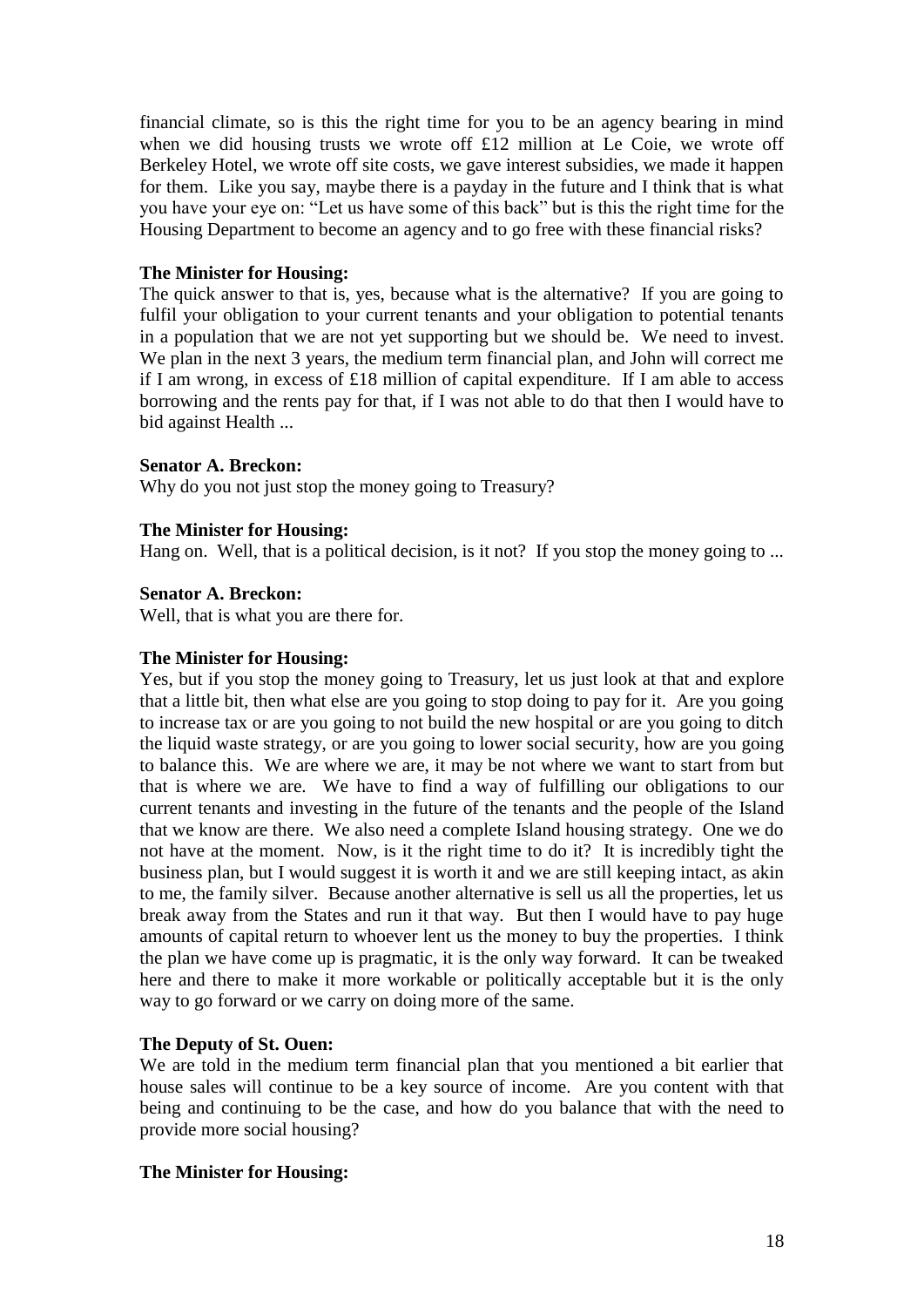When I first became Minister for Housing, if you had asked me that question I would say we were going to stop all sales. I would have said that. I am better informed now. First of all we need ... as John has suggested, there are properties that we should not be hanging on to that we need to get rid of and we need to - to use his term realign some of our stock. So that is the first thing. The second thing is that sometimes - and my colleagues will put me right if I do not explain it fully - you have occasions where by releasing some capital, getting the capital back in you can invest in more. We have seen evidence of that recently with the money that we have had from the sales, for example, paid for Salisbury Crescent. So without that income we could not have done that. Very often those same tenants because there is not an alternative are going to be housed by us. So if you allow them to buy their property you end up with the money to invest in new property and they are still housed in the same house very often, not always but very often. So I am comfortable as long as overall we are growing our stock as a result of that realignment.

### **The Deputy of St. Ouen:**

I presume that realignment is relatively short-term, because there can only be a certain amount of stock that you would wish to sell surely?

#### **The Minister for Housing:**

That is true, but the other thing I have learnt in the short time I have been Minister for Housing as well is that it is very easy to turn the supply of housing off. It takes about 3 years to turn it back on. So you do need to have that constant drip of ... we are not building for the sake of building, we need them anyway, but if you have that constant supply chain, the skills are there, the businesses are there to provide it. That is right.

### **The Deputy of St. Peter:**

What progress are you making with it? You very kindly showed us some of your housing sites and you talked through the developments that you would like to undertake, but what progress are you making with the Planning Department in that regard, in getting things started?

### **The Minister for Housing:**

I will hand that one over.

#### **Director of Strategic Development:**

We looked at a number of sites when we went out and visited. Perhaps the most advanced of those is the sites at Lesquende where we have a planning permit, we have by-law approval and we are now putting together the details so that scheme can be tendered late this year and we can get on with developing those 35 new lifelong homes.

### **The Minister for Housing:**

That is phase one.

#### **Director of Strategic Development:**

Phase one. Phase 2 we will start to redesign and start looking at potential tenure for that site. With La Collette we looked at the site there, it is an exciting scheme, it really cuts to the point the Minister was making. If you have access to the right amount of finance you start to get out of the confines of just looking at refurbishing an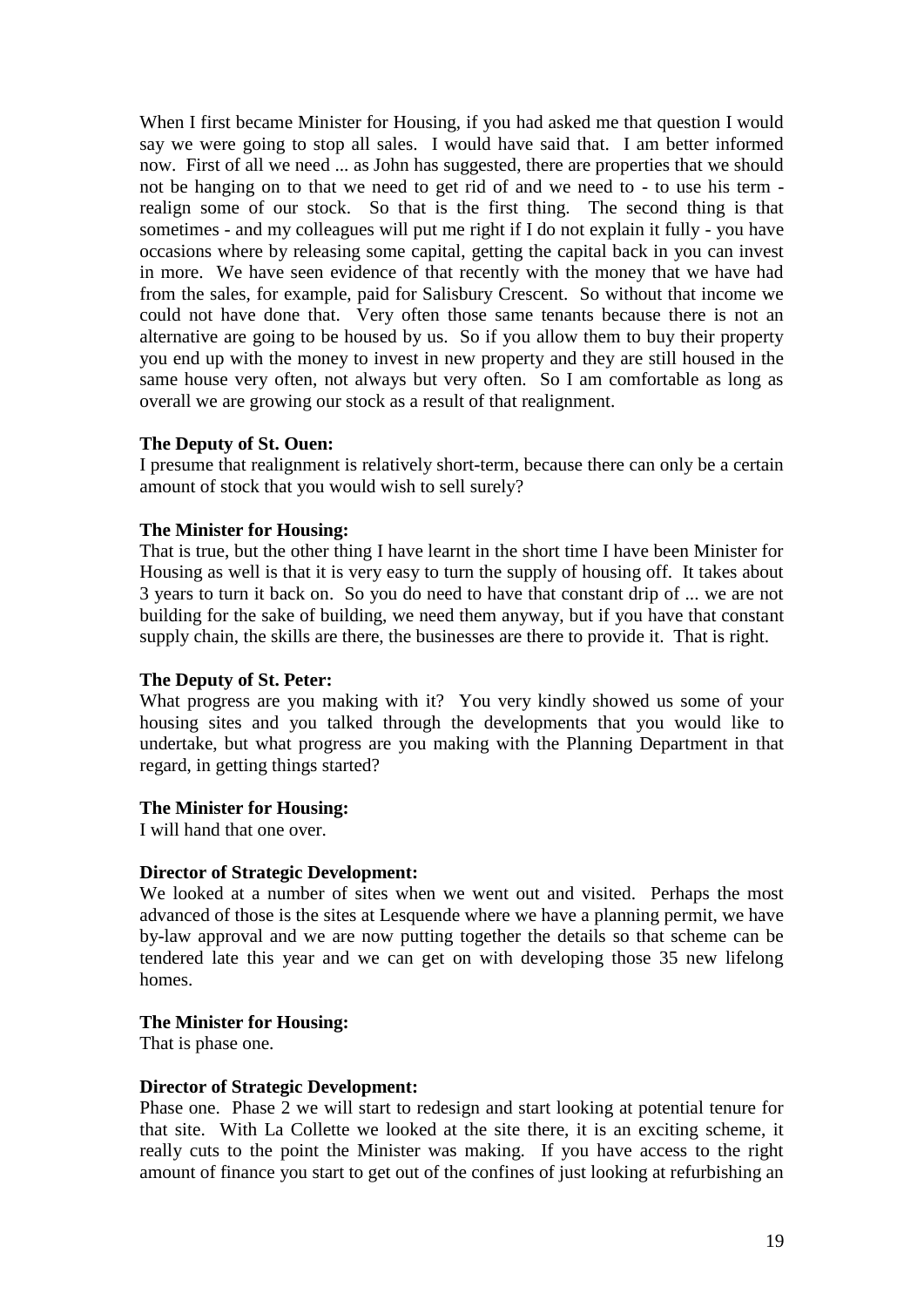existing building and you start thinking about what would be larger scale schemes about potentially clearing a site and making better use of it, providing better homes, more sustainable homes but greater numbers of homes. On that site we are doing some work with our colleagues at Jersey Development Company who are going to assist us with some of the process work about coming up with some new schemes and bringing some of their experience to bear. That process is starting. There has been engagement on that particular scheme already with Planning, on some sort of preapplication basis. We looked at the 2 towers in town, Convent and Caesarea

Court, again we are doing some work there and there has been some pre-application interfacing with Planning to get some views to help inform what will be a traditional feasibility type process that we will go through. There is a large number of schemes going forward, some of which we can deliver very quickly. Also, it is worth mentioning, the next phase of Le Squez goes out to tender next week, 24 more houses.

### **The Minister for Housing:**

If you take Ann Court, we are stuck there at the moment because it is right that the infrastructure that town needs is put underneath first but once that is done then we will be looking at developing that. I would like to be able to develop proper sheltered housing. We call the parish ... I am not knocking the parishes they do an excellent job, we have the official opening of the one at St. Peter. That is not sheltered housing, that is lifelong homes. Sheltered housing is about providing the right support. At the moment people are driven into nursing homes far too early because there is nothing between the lifelong home and going into a nursing home. I see Ann Court particularly as a proper sheltered housing development. We will have the money, it is in our plans, we will have the money to do this if we go ahead with the transformation programme. The only thing we need is the availability of the site. It is only right that T.T.S. (Transport and Technical Services) are allowed to sink that shaft and do the work that they need to do to protect town from flooding and then we can get on and develop that as well. Those are schemes that are there. We need a few more imaginative schemes as well.

#### **The Deputy of St. Peter:**

Thank you for that. I guess the reason I was asking the question was I was wanting to know that you are satisfied that your relationship with the Planning Department and the Minister was working in the right direction.

#### **The Minister for Housing:**

The Planning Department need to release more sites but they need to release sites for general use as well, with the point the Minister for Planning and Environment made, why do you house some of these people, would they not be better off in the open market? Well, there is not anything in the open market for lots of them.

#### **The Deputy of St. Ouen:**

I suppose one would argue that the Island Plan has restricted the ability to deliver sites because a majority of the sites are going to be a knocked down and rebuild redevelopment, if you like, proposal.

#### **The Minister for Housing:**

Yes, the States promised to release sites and we are going to see that at Rouge Bouillon, already working there. I wait to see the delivery of anything from the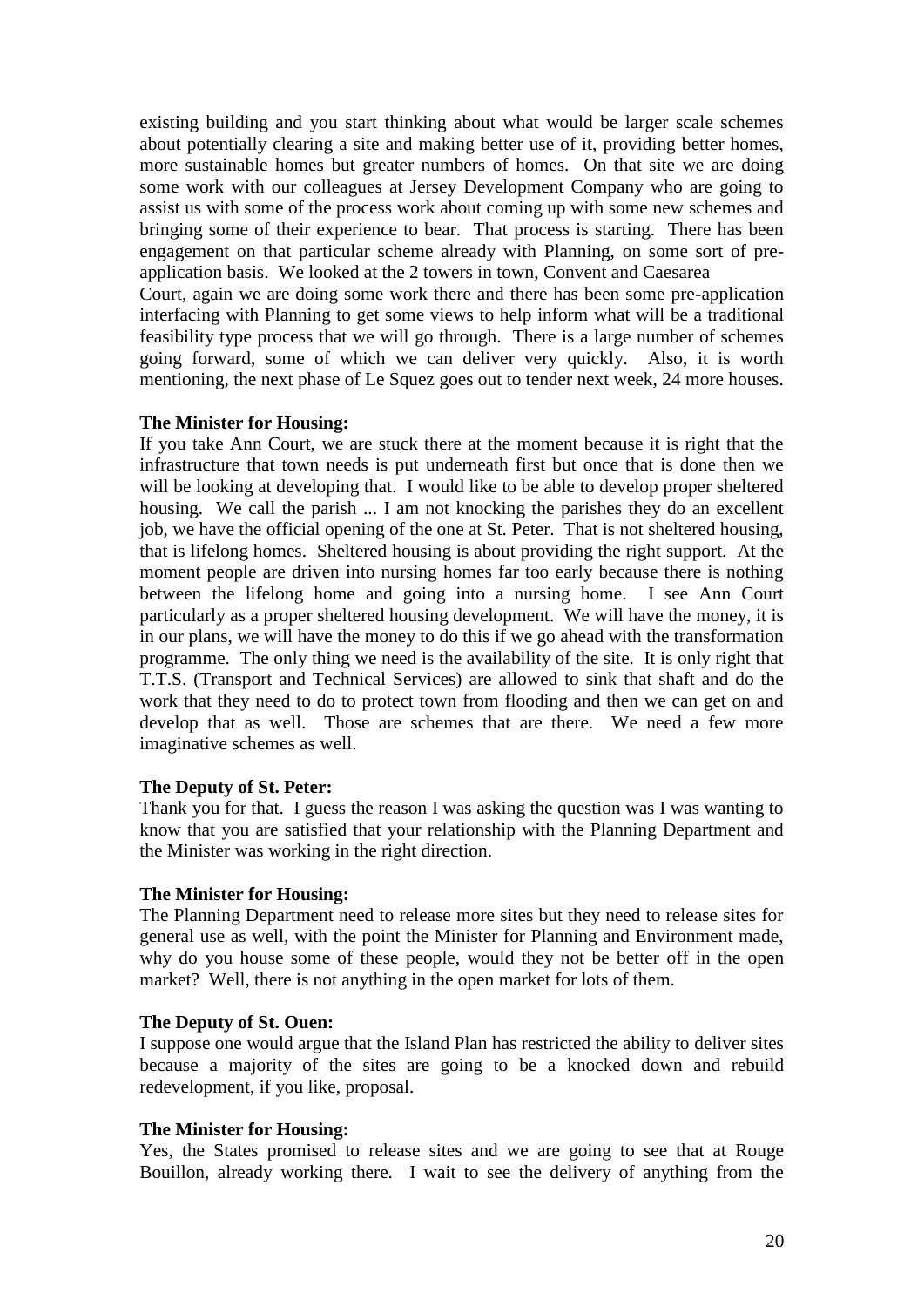College for Girls, there is all sorts of ideas coming forward, disappearing and coming forward again, will wait to see that but the States have to fulfil their bit in terms of releasing properties. But that is happening. We are also talking about another site possibly below Fort Regent near Clos du Fort, a small site there that Property Holdings are looking at releasing to us. I am content with that. This is why we need a full housing strategy. I am concentrating on social housing, somebody needs to be looking at everything through the gateway getting the right information of what is needed, where it is needed and keeping Planning properly informed and then they provide or release the sites to that with.

# **Director of Strategic Development:**

Can I just make one point? Just coming back to a point that Deputy Reed made that realignment is a short-term process. I completely disagree with that. I think our population will change, its make up will change over time and that will be a continuous cycle and we have to keep watching that constantly. The gateway is our tool for doing that and that will give us the information that the S.H.U. (Strategic Housing Unit) needs to make policy and to direct the activities of providers and to ensure that Planning know what is required for the population going forward. As the Minister said, by the time you find out there is a problem, then until turning the tap on is 3 years before you can turn a key in a unit. We rezoned a significant amount of land in 2008 for lifelong homes for older people and practically none of that has been delivered. That is a concern going forward and certainly the gateway and the waiting list is starting to show that problem now. We do need that supply but we need to have an early warning system that allows us to get on with it and make sure that the system is working ahead of the demand rather than trying to react to it after the event.

### **The Deputy of St. Peter:**

Given that so many of those responsibilities lie within the Planning Department, what would you say to the assertion from the Minister for Planning and Environment that he should hold the Strategic Housing Unit within his department?

# **The Minister for Housing:**

You would end up with similar problems to that which we have now, focus on only one aspect and that is the availability of sites. You need a proper housing strategy, looking at social housing sites, type of tenure, it does not sit comfortably ... there is a conflict of interest there, I would suggest, between the role of the Minister for Planning and Environment and putting the unit there. It needs to be part of overall social policy not just one aspect. You would just move the problem. The problem that I am trying to solve by having a strategic housing unit. It was not an easy decision for me to come to, the fact that if the States accept this I will not have a job, but it is what is right. We have had too much short-termism and quick fixes in the past and this is long-term putting ourselves in a position where we can meet the needs of Islanders in years to come and be agile enough to change as we are going.

### **The Deputy of St. Mary:**

Do you think that Planning could be doing far more in identifying sites for your purposes and also to secure those sites before they become available to property developers?

# **The Minister for Housing:**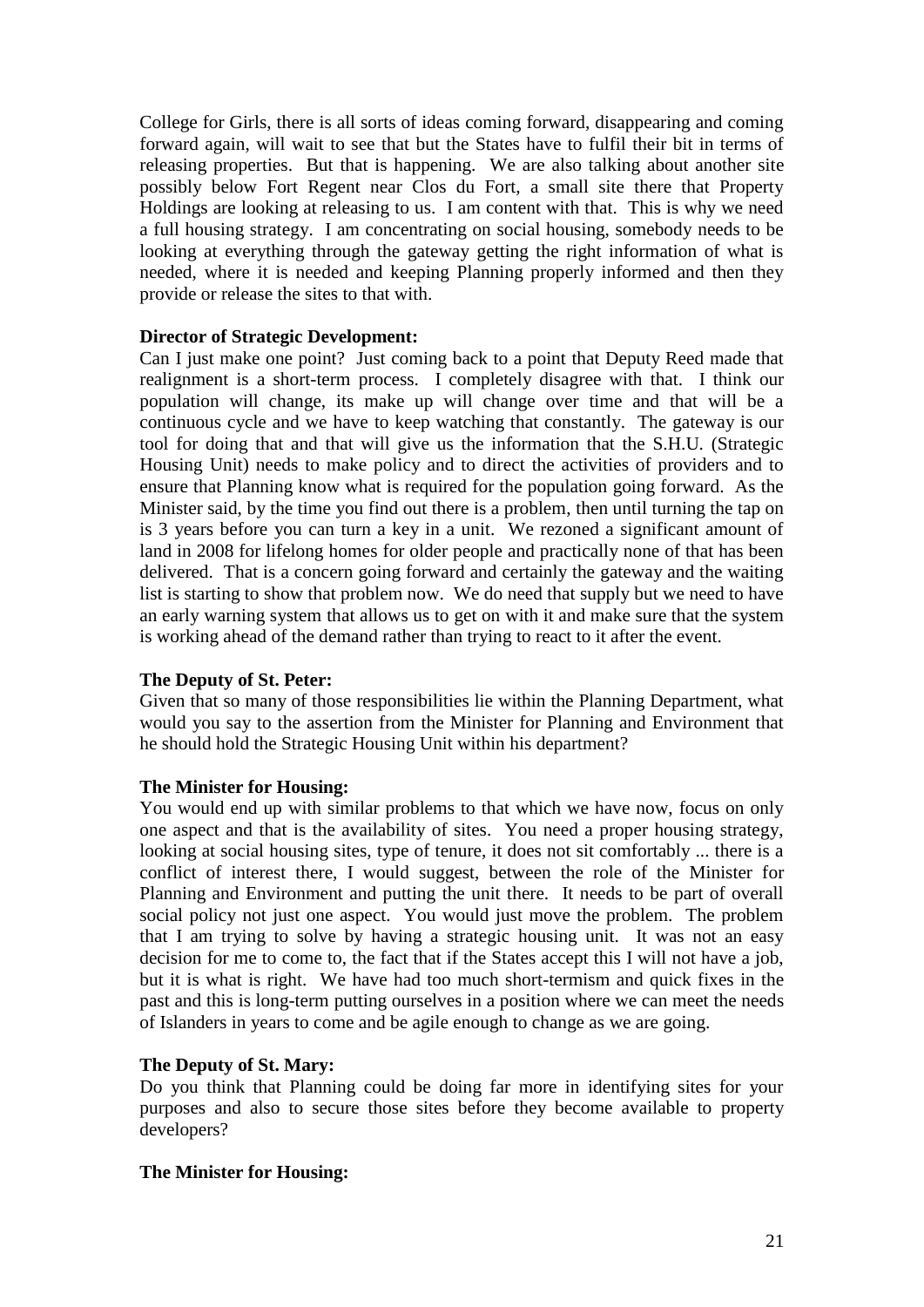I am reasonably comfortable about the sites for social housing currently. What is not happening, though, is the sites are not being released for the people in the middle, that is not happening at the moment and that needs to be looked at, while at the same time though preserving the thing that we all value over here, our countryside and all the rest of it I think needs to be more imagination, more urgency to releasing more sites at the moment because nothing is coming out.

[11:00]

Even when sites are released such as Carl suggested there, the lifelong homes sites that were released about 4 years ago, only one or 2 - I think one, St. Peter ...

# **Director of Strategic Development:**

Two schemes, and both parish schemes where there has not been reliance on the market to provide some of the financial crossovers that we would help to deliver the social housing.

# **The Minister for Housing:**

Only 2 have been delivered so they need to look at when they are rezoning, rather than rezoning for ever perhaps rezoning for a short period to encourage people to get on and develop the sites.

# **The Deputy of St. Mary:**

Should they also be secured, they come into States ownership so property developers do not acquire them because if they develop them you get a massive profit on the end of the ...

### **The Minister for Housing:**

Yes, that may be a way forward. That really is going into the planning, my role is social housing at the moment. Yes, that could be a way forward.

# **The Deputy of St. Ouen:**

Do you see the new housing association as primarily a social landlord or a strategic investment to make a financial return to the Treasury?

### **The Minister for Housing:**

I see it as primarily a social landlord but there is no doubt that normally you would expect some sort of return. As I said, normally if you were setting up, perhaps if we were not in the financial constraints that we find ourselves in at the moment with the recession the way it is and no very clear end to that at the moment, we might be discussing buying all the stock off the States to form the association. Therefore giving them the money and doing the work. That just is not viable at the moment. So to expect some small return back I think is quite legitimate, and it is a small return currently if you take away the rent component part, I think it is about £6 million is the return that we will be making to Treasury for the use of all of those properties.

### **The Deputy of St. Ouen:**

But you cannot just separate the £6 million from the remainder because it is the overall return that will impact on the association surely?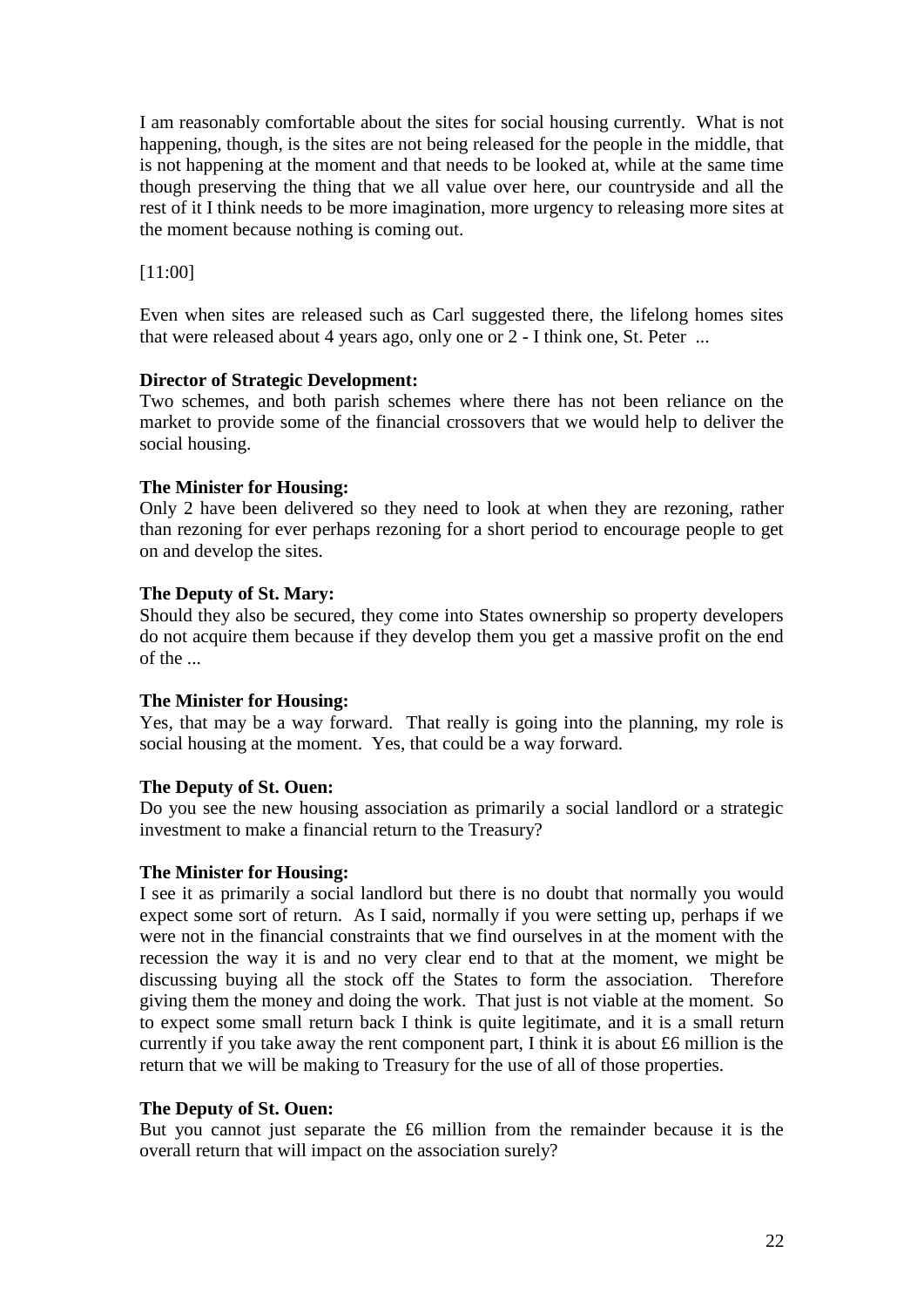We know how much goes to Social Security, we know what the balance is. Now, again, do I want to pay the £6 million, if I had a free hand I would choose not to, let us be honest, but if I do not currently make a contribution and I see if you were running a business that I would expect a much higher contribution than that, if you do not make a contribution then politically we have to make decisions, do we not? What are you not going to do or how are you going to fill that gap? If you look at the medium term financial plan are you going to be £6 million short, are you not going to spend it on the hospital, are you not going for a liquid waste strategy, or are you going to increase G.S.T. (Goods and Services Tax) or personal income tax. How are you going to fill that gap?

# **The Deputy of St. Ouen:**

How independent can the new association really be, given that it is going to be fiscally bound to the Treasury by the need to make that annual return and to income support?

# **The Minister for Housing:**

It is no different to paying your landlord, except you will be paying far less than commercial rate, I see it no different than paying your landlord and then running your own business.

# **The Deputy of St. Ouen:**

What steps do you plan to take to ensure that the new association is sufficiently independent that it satisfies the usual lending criteria from the banks?

# **The Minister for Housing:**

Can you say that again, please?

### **The Deputy of St. Ouen:**

How are you going to make sure that the association is sufficiently independent that it can meet the lending criteria required from banks?

### **The Minister for Housing:**

That is a really interesting question because the one thing we have by not buying the stock is we have the weight of the owner of the stock, we have the weight of the States behind us. I believe our access to financing through the banks or ... it might be internal borrowing, some of it certainly will be internal borrowing from the States Treasury, our access to both markets is far stronger because we are still slightly connected to the States although running our own ship.

### **The Deputy of St. Ouen:**

What discussions have taken place with commercial lenders to test the proposal?

# **The Minister for Housing:**

The Minister for Treasury and the Treasurer have been doing that. There have been discussions, we are fairly confident. I think probably - you would have to ask the Minister for Treasury - the majority of the funding is likely to come in the form of a bond, that seems to be the cheapest way of borrowing currently. When we get around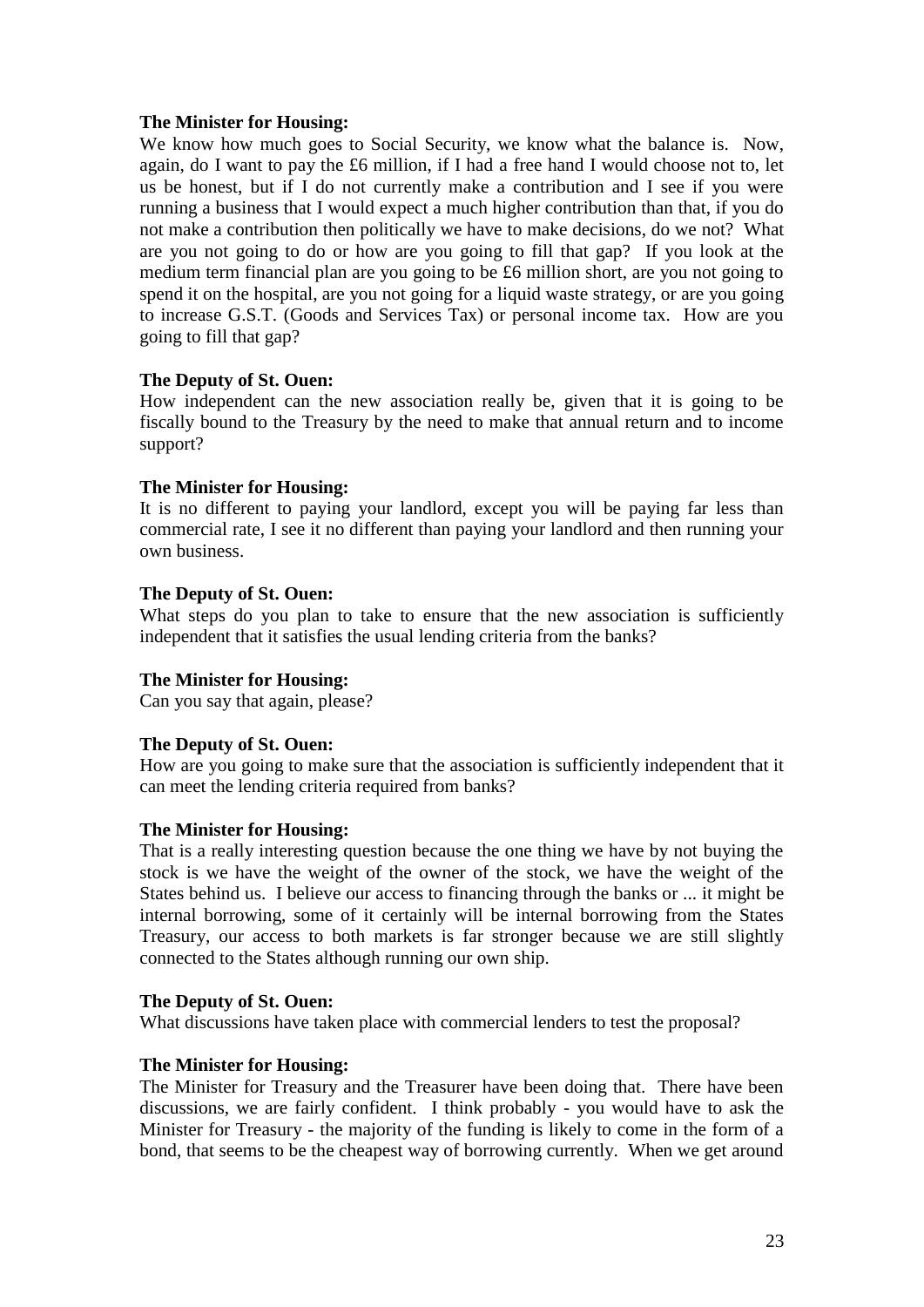to it it might be a bit cheaper but good discussions have taken place but if you want detail on that you really need to talk to the Minister for Treasury.

## **The Deputy of St. Ouen:**

So you are talking of a government bond, are you?

**The Minister for Housing:**

Yes.

### **The Deputy of St. Ouen:**

Rather than necessarily borrowing from a main street bank, a High Street bank?

### **Finance Director:**

It would be a bond secured on the assets of the association and it would be negotiated by the Treasury and would probably be a private placement rather than traditional bank lending because obviously with banks at the moment they have their margins on capital, et cetera, which makes the interest rates not as competitive as they used to be. So what both ourselves and the Treasury are trying to do is obtain the necessary funding at the lowest interest rate. So there was no point separating this out simply to pay more interest when that will have an effect on the return to the Treasury or our ability to build decent homes.

### **The Deputy of St. Ouen:**

By the very nature of that sort of funding there is going to be quite strong control from the Treasury on the newly formed housing association so presumably it could then direct that rates could go up to ensure obviously any bond was financed.

### **Finance Director:**

No, the bond will be of fixed interest for a period and the facility will be made available for us to draw on to meet our development plans.

### **The Minister for Housing:**

And the housing policy ...

### **Ms. A. Davies:**

Sorry, can I just clarify, can the association borrow in its own name or is it government borrowing?

### **The Minister for Housing:**

No, it could borrow in its own name.

### **Ms. A. Davies:**

Is the proposal that you are describing that it will borrow in its own right?

### **Finance Director:**

I think what we are saying is whatever is cheapest for the States as a whole is obviously the most sensible way forward. If that is the association borrowing in its own name against its assets with the States standing behind then if that is the cheapest way and the Treasury are happy with the arrangements then presumably that is the way we would go forward.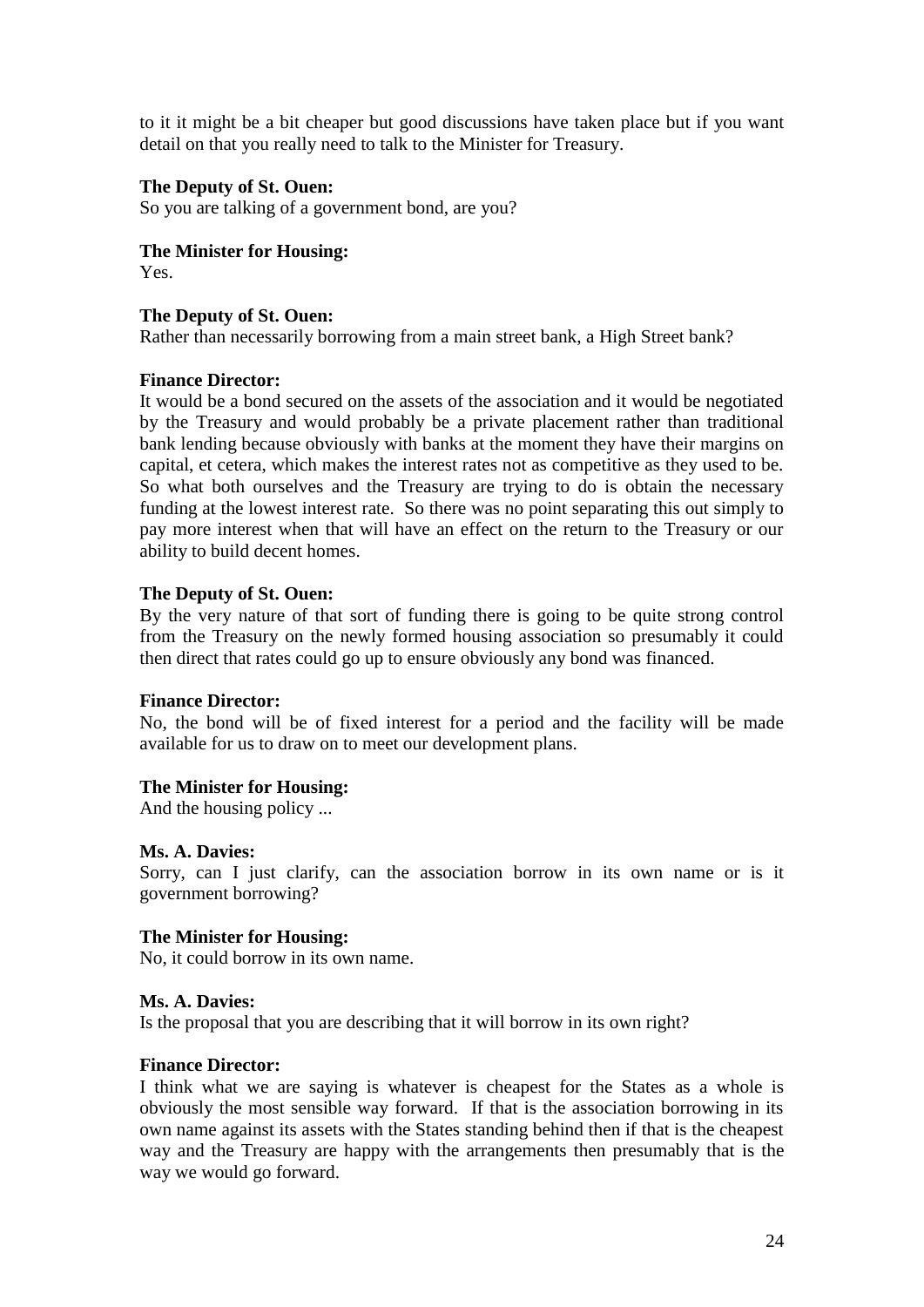We want to have our cake and eat it, to be honest with you.

## **Ms. A. Davies:**

Does everyone not? The business plan, I may have misinterpreted this, I have given it a very cursory glance, but is it not modelled based on traditional bank lending rather than a bond where you would draw down all the money?

## **Finance Director:**

Right, the outline business case was done in that way. We have since had discussions with funders and discussed the cost of borrowing and the availability of borrowing. Further discussions with the Treasury have let us look, jointly with the Treasury, at the bond finance.

### **Ms. A. Davies:**

So when you rerun the figures through model it worked, okay.

### **Finance Director:**

Absolutely.

### **Male Speaker:**

It is just a shorter borrowing period. So there are different constraints coming from the bond funding, which you will be very familiar with.

## **Ms. A. Davies:**

Absolutely, that is good to hear. Thank you.

### **The Deputy of St. Ouen:**

I just want to pick up on a couple of matters. We have spoken about the £22 million contribution that goes to the consolidated fund, it then goes towards income support and whatever else, and then you have also spoken about that what you receive back in contributions through income support does not match the amount. One presumes it is because there is an element of your contribution that goes to support a range of people in the private sector. Am I right or wrong?

### **Finance Director:**

There are 2 points. You are right in that some of our return does support those in the private sector but also money we are getting from Social Security does include other components apart from the housing component. So it is inflated because of that.

### **The Deputy of St. Ouen:**

Are you able to identify, or if not can you point us in the direction of who can, the amount of money that comes from your contribution that goes towards supporting people in the private sector?

### **Finance Director:**

Social Security will have that because presumably they will be able to publish because of the housing component they know each landlord, so they know us and they know the trust and they know the rest and they could give you that breakdown.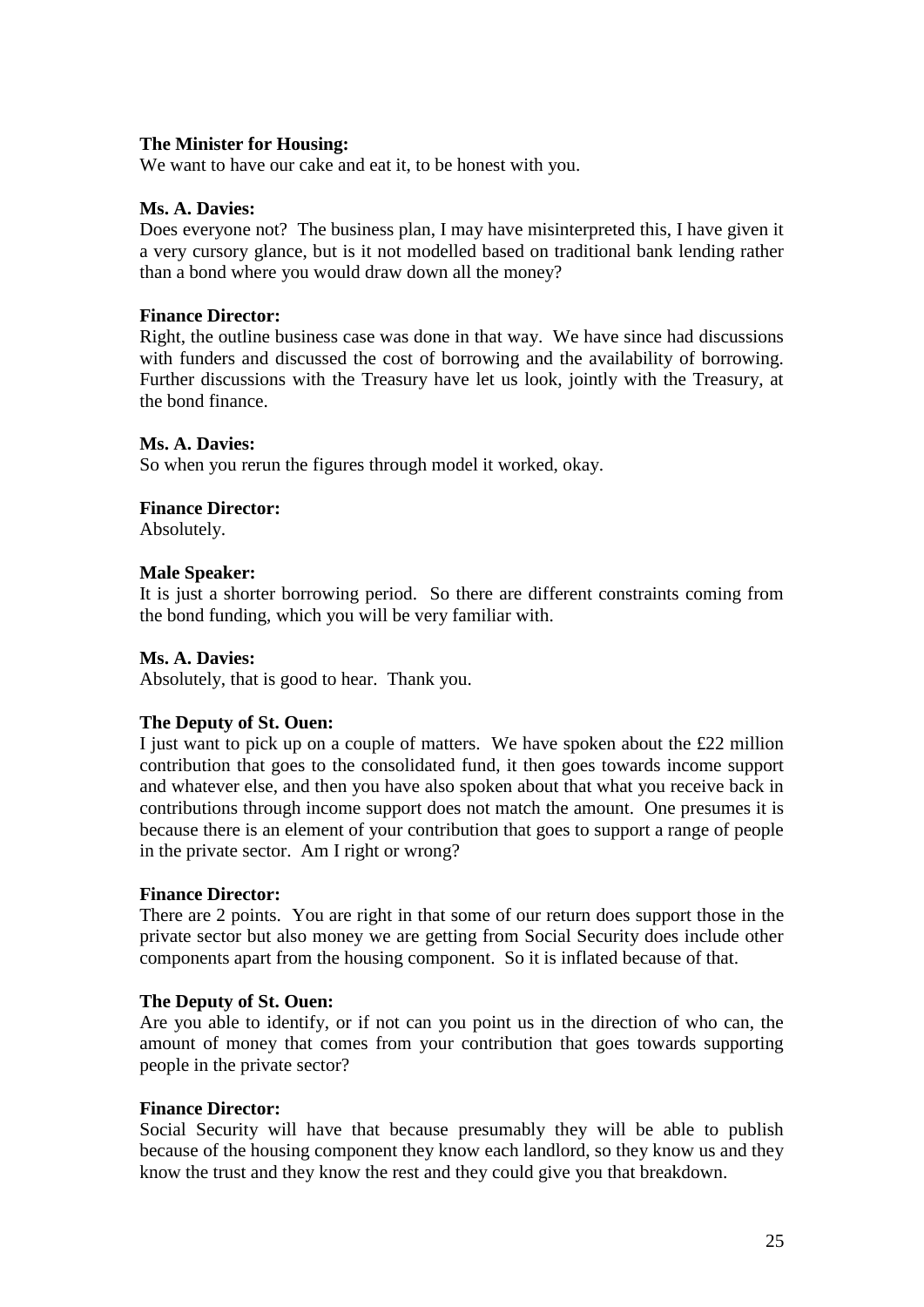#### **The Deputy of St. Ouen:**

Presumably it is still the intention that the new housing association will make an increased contribution, an overall contribution but part of that will still go towards supporting those who were renting in the private sector?

#### **Finance Director:**

The return calculation assumptions moving forward are based on a one-off uplift of the new rents policy followed by R.P.I. (Retail Price Index) Y increases to keep the return in real terms. Now, what will also happen is if the association is allowed to grow its stock then the return will not go up because the stock has increased. The association will need to keep that rental income to fund the borrowing. Indeed what may happen ... because one thing we are not doing is increasing the number of income support claimants. The number of income support claimants is completely independent so if the Minister decided to open the gateway and: "We will build another 1,000 units tomorrow" if you decide to do that and 1,000 people on income support in the private sector came to us then our contribution would not increase but the balance between income support being paid in the public sector and the private sector would change dramatically.

### **The Minister for Housing:**

The overall bill would not, though.

#### **Finance Director:**

So it is not a static position, you cannot prepare it because people are moving between different sectors as units are built or ...

#### **The Deputy of St. Ouen:**

So do you not see a role being played by the sector in continuing to provide accommodation for ...

### **The Minister for Housing:**

Yes, I do, because we are a social housing provider, although we are not providing ... there is a role for the private sector. What I do not see, and I think the Minister for Social Security has accepted it, is why the rent component for the private sector should be linked to the rent component paid to tenants in the social sector. I think he has accepted that there needs to be a separation of the 2. He will make an appropriate level of rent rebate or component, whatever you want to call it, available to the private sector based on what he thinks it should be and not always following the States social sector. At the moment if I put the rents up the income support component goes up and that goes up across the board, regardless of what has happened in the private sector. So there is going to be a separation. If you want detail you will have to speak to the Minister for Social Security, but I think he has accepted that that is the only way it can go forward.

#### **The Deputy of St. Peter:**

That is to prevent people having to compensate for their housing costs or their disposal income in the private sector?

### **The Minister for Housing:**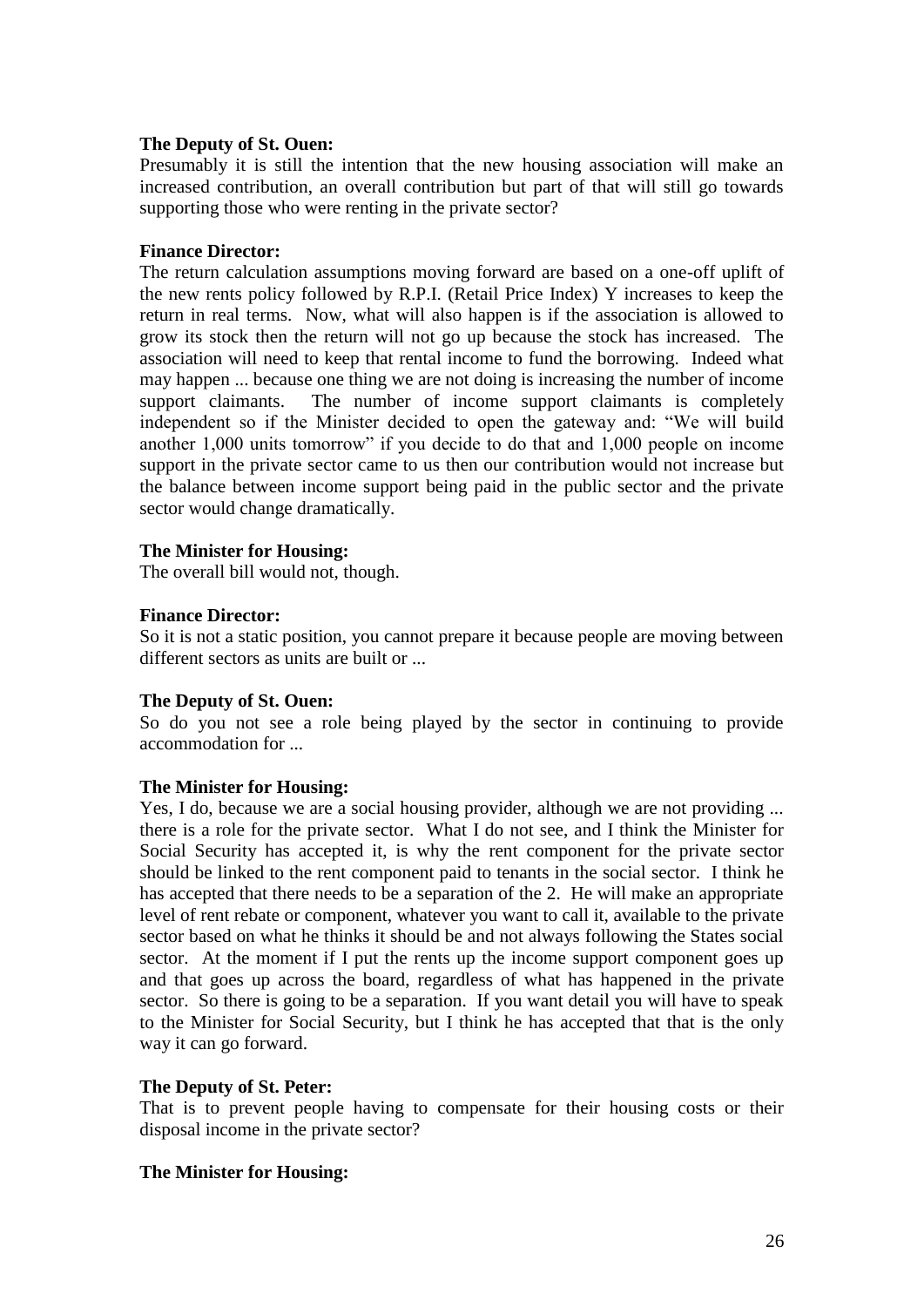It is to prevent the distortion between the things happening in the social rented sector not following through into the private rented sector.

# **The Deputy of St. Ouen:**

What bothers me is that right at the very beginning you spoke about choices and you wanted to encourage choice, let us just stick to rental, let us not divert off to purchase for the moment, but if you are talking about choices we have currently got, I think, 3 providers that local residents can access, obviously States housing, the trust and the private sector. Currently all 3 offer accommodation. From what you seem to be suggesting is that in the long-term you are aiming to reduce that choice unless you can afford it.

[11:15]

# **The Minister for Housing:**

I am not suggesting that at all. What I am suggesting is, and there is some work being done around the private rental sector in terms of ... we have done some work on it recently in terms of residential tenancy law but we need to do more work around that, people need to have security of tenure from the private sector, I think there needs to be more around the quality of ... some of the private sector stuff is excellent but some of it is not so excellent, particularly in the non-qualified area. So there is some work to be done there. I am not saying that ... you see if you are paying near market rates once you no longer ... say your situation is ... as I said, you come in, you need that support at the beginning, you have a young family or whatever, young family grows up, you get better jobs, at the moment they are not going to ... even if they could not afford to buy - and I hope to put schemes in place through the Strategic Housing Unit for that - and decide they are not going to buy but they might look around at the private rented sector, which is what the Minister for Planning is suggesting they should do. If you do that then there is a 40 per cent difference in the rent. If it is near market rate, they think: "Oh, for a few quid more I could have that sea view" or: "I could have ..." whatever they want and they will make choices. But, of course, alongside that there needs to be work done around security of tenure and we are doing that at the moment. It is about providing more choices if we get this right, not less. But you will not provide choices while you subsidise in a hidden way the rent that the people in the social sector are paying. If you want to subsidise rent in the social sector it should be done upfront, transparently, legitimately through the rent rebate scheme.

# **The Deputy of St. Peter:**

There is a lot of talk about this hidden subsidy, and it would be quite nice if you could define to us what you see as currently the hidden subsidy is.

# **The Minister for Housing:**

If you are not paying the market rent, forget for the moment whether you are getting income support or not, if you are not paying the market rent then you are being subsidised by the State. If you are paying the market rent but you need to be subsidised, you get that from Social Security. Those that do not qualify for the Social Security ... if I told that there is one family that I know of with a joint income of £100,000 a year receiving social housing, is that right? Receiving it at probably 60 per cent of the market rate, is that right?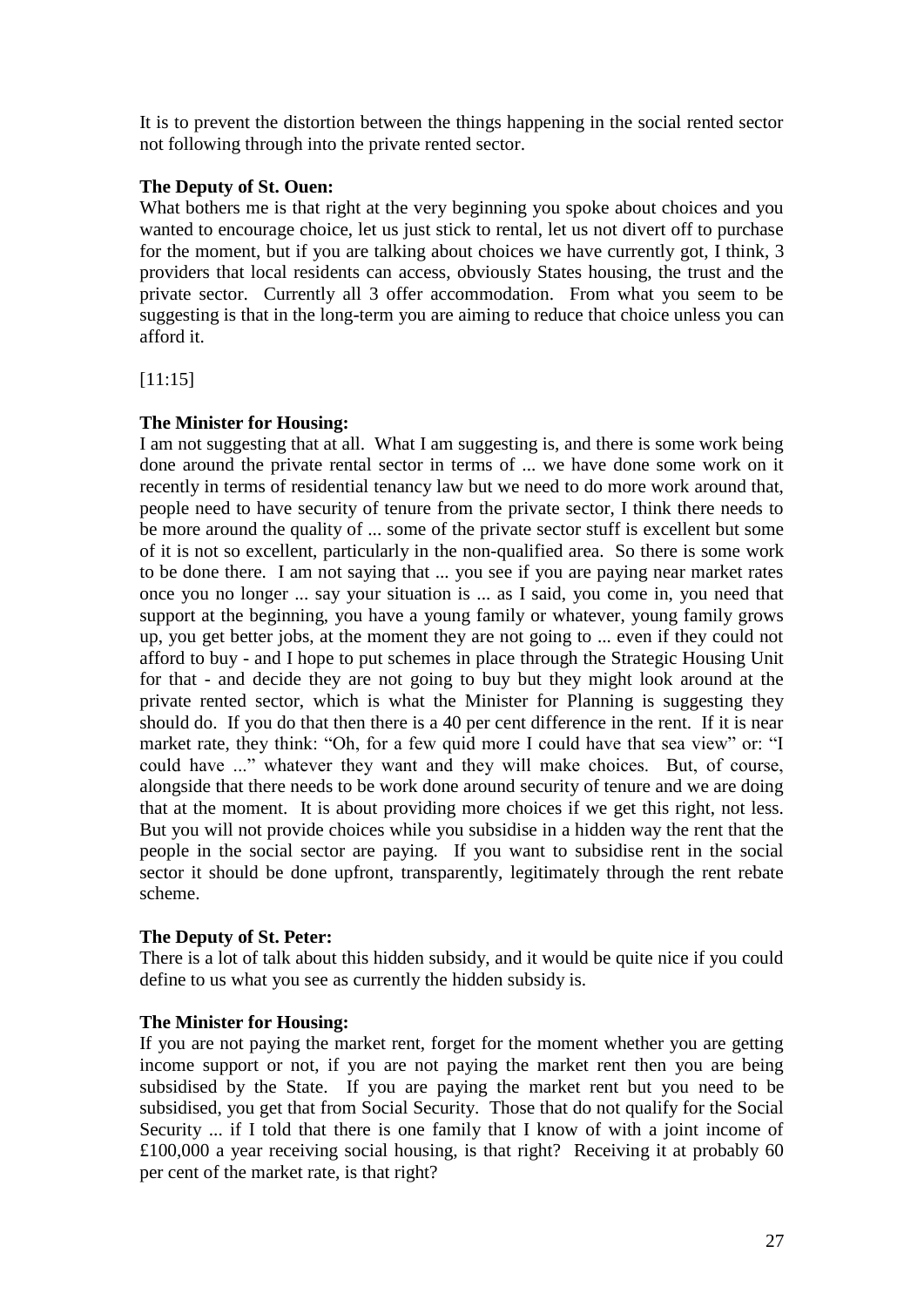### **The Deputy of St. Ouen:**

Maybe I can ask you a question. When they first entered social housing I presume their income was not £100,000 per year?

# **The Minister for Housing:**

No, it was not. Of course it was not.

## **The Deputy of St. Ouen:**

That is the question I asked you before that you have not necessarily perhaps answered. I understand the difficulties, but how do you intend to ... although you want to provide for people that cannot afford renting in the private sector, how do you encourage those individuals, the example you have just described, to move out of your accommodation?

# **The Minister for Housing:**

They will move naturally if there are choices available to them or if the rents are very similar.

# **The Deputy of St. Peter:**

It puts you in a very difficult position because how many young families are on your waiting list?

# **The Minister for Housing:**

The ones I am very concerned about, nearly 200 families that I am very concerned about that are virtually homeless.

# **The Deputy of St. Peter:**

So those people that are earning their £100,000 and paying your full rent are blocking the availability of the housing stock to families in need.

# **The Minister for Housing:**

Yes, but there is no system in place at the moment. I do not ... to ask them to go, I am looking to get them down to a one-bedroom if that is appropriate for that size of the family but what we should be doing ... if you do not subsidise that family then they will be making proper choices about where they go. While you continue to keep social rented housing artificially low you stifle investment, you stifle maintenance and you, I would suggest, discourage people from making the sorts of choices they should be making in terms of moving on.

### **The Deputy of St. Peter:**

But the contrary issue for the department, I presume, is if you have families who are paying full market rent and not receiving income support ...

# **The Minister for Housing:**

They are not paying full market rent, that is the problem.

# **The Deputy of St. Peter:**

Not full market rent, your full social housing rate, sorry. They are not receiving income support, you need those people to keep your circle of money going to an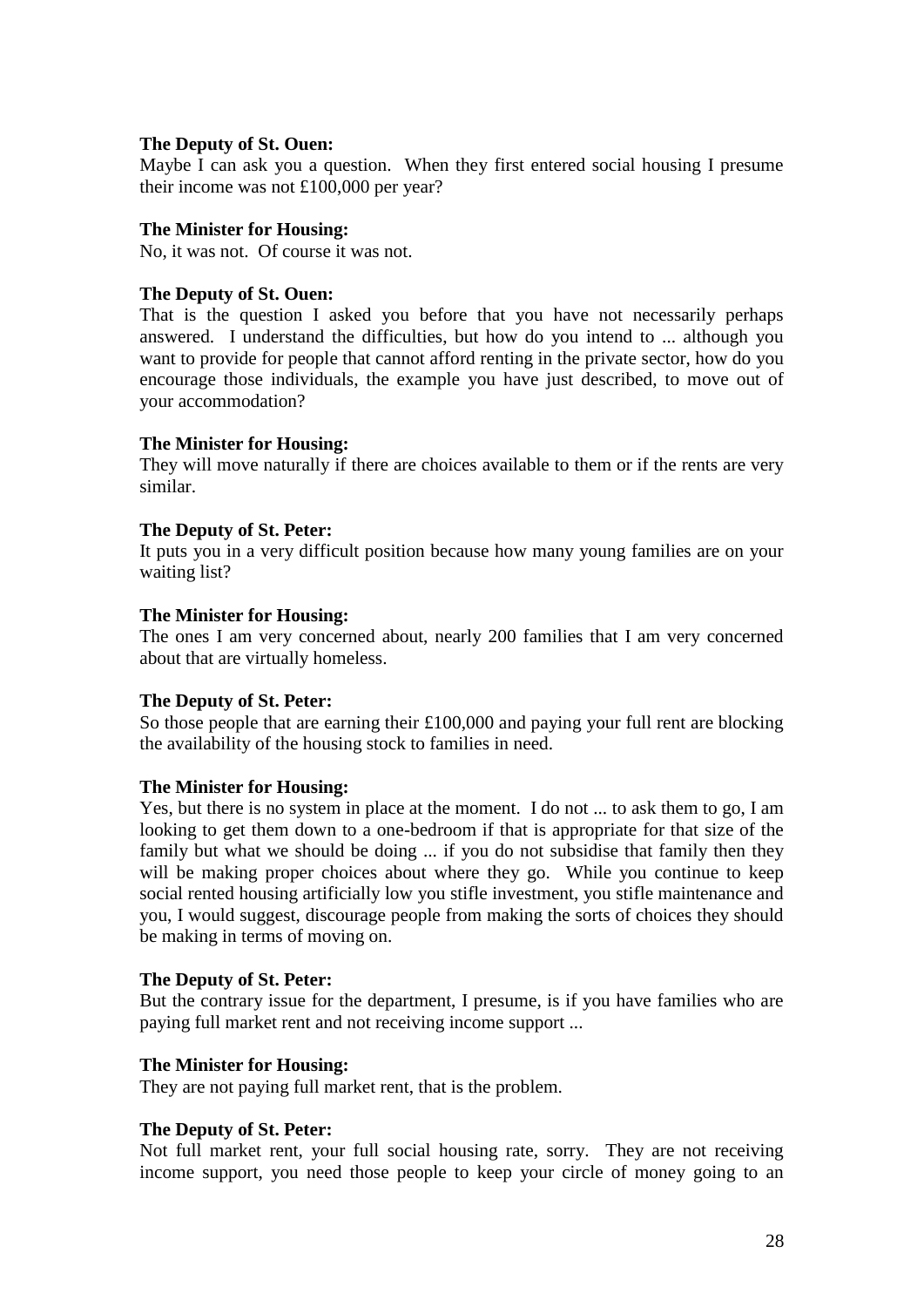extent, do you not? Because if all of your tenants were receiving income support it would be reducing ...

## **Housing Transformation Programme - Programme Manager:**

There is a continuous cycle of those people arising so as some of them make a choice and leave there is more people coming through.

## **Director of Strategic Development:**

I just think this issue about choices is really important. In Jersey we have a very unsophisticated market. We have the open market where you can buy a house at whatever the prevailing rate is, you can rent in the private sector or you can rent in the social sector. The social sector is very constrained because of supply and so we get into issues about the eligibility and how many children, et cetera. What we do not have is any intermediate market and so it is those other products that we can start to be more imaginative about, some of which the Minister has already spoken about, which give people other choices and start to make the opportunity to go and buy a house in a different kind of tenure than a traditional freehold. Something which becomes more affordable for a wider group of people. I think we have to get used to us having that housing strategy which says that as a community, as an Island, what we want to provide in the sense of housing. Do we want to increase our portion of home ownership in Jersey, which is low in comparison with other jurisdictions, and how we are going to do that? What intermediate products are we going to bring through to make it more affordable for people? If we do not want to do that, then are we going to be content that a large proportion of our population are going to be lifelong renters? If part of that question is yes then how much of that do we want to be social housing? How much of it do we want to leave to the market? Again, it is a number of questions that we have to answer at a strategic level and I think once you have done that then you have the gateway, which is telling you about where people fit in that spectrum of housing need. Then what you can do is you can start to target people in that spectrum in key groups and say: "If we developed a scheme which delivered a house at X price, we would meet this band of need." If we developed a lifelong leasing scheme that allowed people who are older to downsize into something for the rest of their days that was adaptable and suitable for them, where they took some capital out of their existing home, what would that do to the market? What need would that meet? But we do need that overarching strategy and that high level thinking about where we are going with our housing provision.

### **The Minister for Housing:**

That is precisely why that sits in the social policy part of the Chief Minister and not in either the Housing Association or Planning.

### **Senator A. Breckon:**

We are on the big level now, maybe I can ask you this about the census results, the population, the profile agenda, the ageing of the population and obviously this creates problems for you. Two issues on that: are you confident that you are now getting robust information on which to base policy and then where are you with dealing with that?

### **The Minister for Housing:**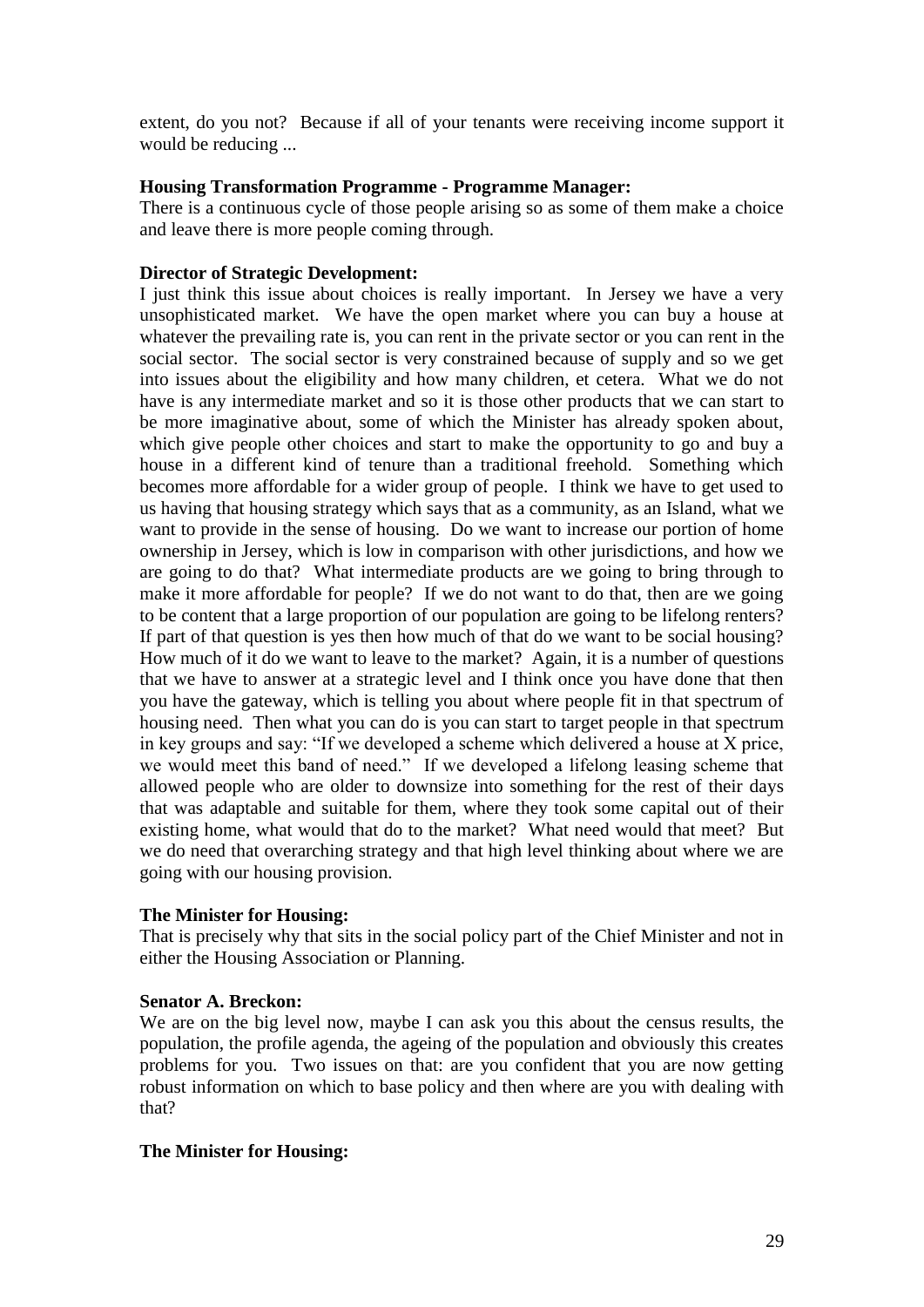Am I confident I am getting the right information? We are getting much better information than I think we have ever had. So, yes, is the quick answer to that. I am confident in that. Where are we in dealing with it? Again, this is why we need the unit. I can fiddle at the edges around the social housing bit at the moment but we need a whole strategy. When you are looking at ... and I referred to Ann Court just now, when you are looking at what we need to do to house our community into the future, bearing in mind that people live longer and perhaps need a bit more support later in life, currently there is nothing between a little bit of support at home and a nursing home. We need to provide alternatives and that might mean - and this is a whole new policy area - I am quite convinced of it, that some people who were previously homeowners might need to come in to some sort of scheme because they need proper sheltered housing. We would not allow that under the current ... we do not have any real sheltered housing but we would not allow a person who had been a previous homeowner to come into the social rented sector. We may well need to do that in the future.

### **The Deputy of St. Peter:**

It also is the case that divorced couples, perhaps, they have managed to afford to purchase a property as a unit but once they ...

# **The Minister for Housing:**

We need to do ... the whole thing around first time buying needs to go out the window in my view and we need to look at that. There is a whole raft of things. I would like to see an opportunity that would help some older folk to release their 4 or 3 bedroom, some will never want to release it because they bought it with their husband and it has a huge sentimental value and all the rest of it. So we have to accept that there would be some people ... I would like to see others who, at the moment, wish to move but cannot afford to move, even if they sold the house because of the cost of buying the new one. Lifetime enjoyment of homes, some sort of equity where they make a oneoff payment and then the home returns back to be sold again to that sort of person and it belongs to the States. There is a whole raft of work that needs to be done. It does not sit with Planning, it sits in social policy. As I said, the White Paper concentrates mainly on social housing but puts a framework for the future in areas of work that are not being done at the moment.

### **Senator A. Breckon:**

Can I just follow up and ask you, because something I have personally felt we should do is have a whole Island housing strategy because you know and I know you can find an old person living in a big house that has metal windows, not insulated, and if we did that the parishes would have the information, utilities would have the information, you have some information, why can the piece of work not start now in drawing that together so you know households, you know who is in them, you start to find out the circumstances and you can deal with some of the issues that you have touched on there about housing properly, not the social housing the Island's population?

### **The Minister for Housing:**

Exactly, but I do not have, as Minister for Housing, that authority at the moment. The Strategic Housing Unit will. We get this through the States early next year, if we get it through the States, that work will start then.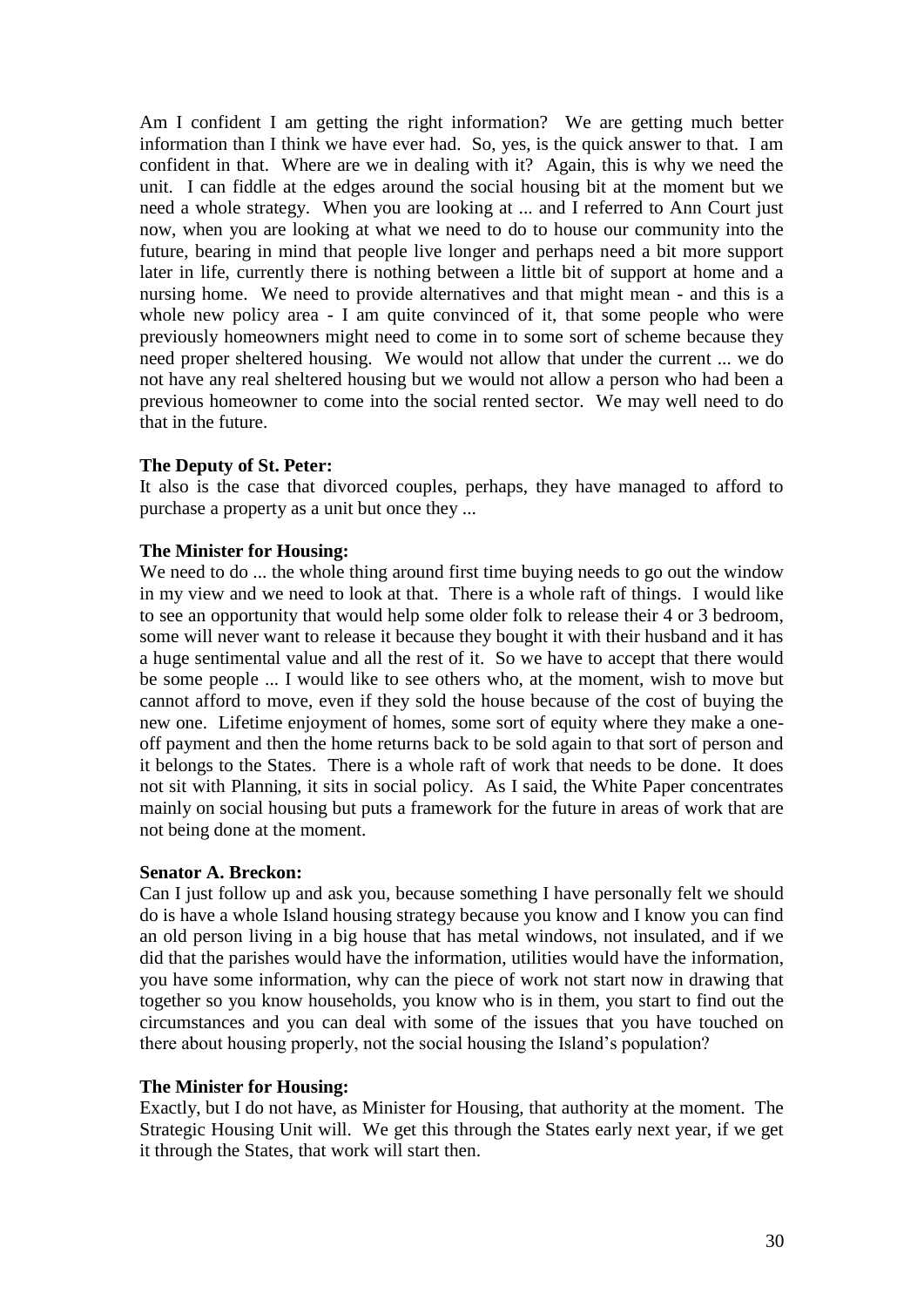## **Senator A. Breckon:**

But the parishes have the information already through the rates system.

## **The Minister for Housing:**

Some of that information is available.

## **The Deputy of St. Peter:**

Deputy Reed has the final question.

# **The Deputy of St. Ouen:**

In your view is it right that the costs of the housing element of income support should be borne by social housing tenants who their rent?

### **The Minister for Housing:**

So you are suggesting that the cost of income support is being subsidised by those who will pay full rent? Is that what you are suggesting?

### **The Deputy of St. Ouen:**

Tell me what happens then because obviously you are a social housing provider, you collect rent which goes to social security.

### **The Minister for Housing:**

It is not as simple as that. I am going to have to pass to John on that, it is not as simple as that but John will articulate it.

#### **Finance Director:**

I think the answer is that the Minister needs enough money to maintain the homes properly and that is what he does not have at the moment. The actual value and how much the return to Treasury is is almost irrelevant. What is relevant is that the Minister can ensure that all properties are maintained properly. If we had no people on income support and all the home were maintained then there would be a surplus. If everybody was on income support and we did not have enough money after maintenance to pay we would not want to pay all that over. So I think it is about how much is available for maintenance.

### **The Deputy of St. Ouen:**

But can you just confirm, let us be absolutely clear, that the income gathered by the Housing Department from their tenants, which are predominantly - let us say 70 per cent - low income families, that money is going to Social Security to help pay and be redistributed to all those eligible for accommodation?

### **The Minister for Housing:**

No, it is the other way around, surely? That money is coming from Social Security. You see people keep muddling up housing. The Housing Department is housing people, Social Security is about providing the right benefit and that is transparent, that is clear and that is the way it should be. So I would suggest it is the other way around. Can I just make a point about the rents that we have not discussed? I know we are running out of time. You know before I was Minister for Housing, the House wanted to do it anyway, but I pushed for the refurbishment of Pomme d'Or Farm, and that is going ahead and that is nearly finished I am pleased to say. Now, what the tenants tell